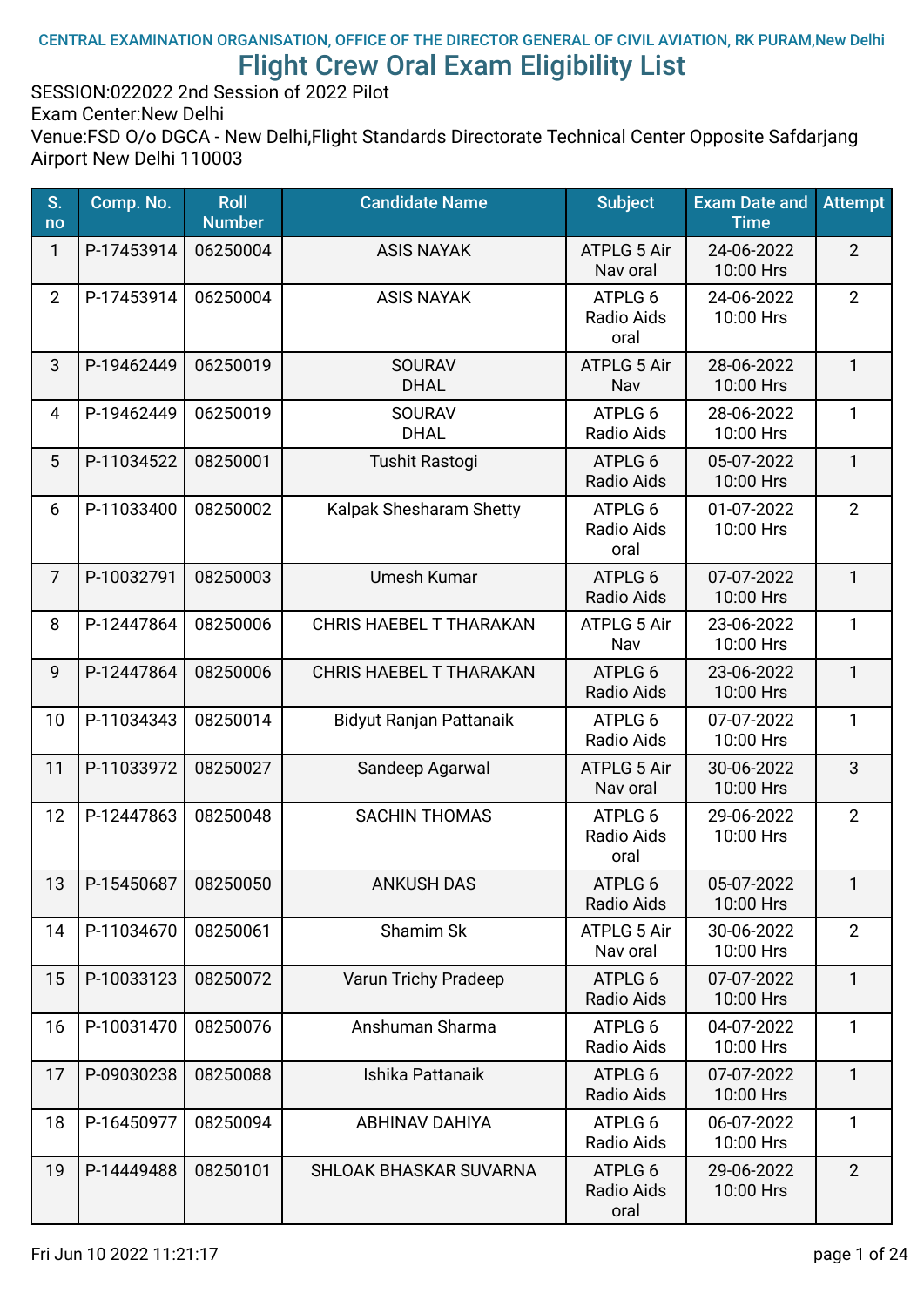SESSION:022022 2nd Session of 2022 Pilot

Exam Center:New Delhi

| S.<br>no | Comp. No.    | <b>Roll</b><br><b>Number</b> | <b>Candidate Name</b>           | <b>Subject</b>                 | <b>Exam Date and</b><br><b>Time</b> | <b>Attempt</b> |
|----------|--------------|------------------------------|---------------------------------|--------------------------------|-------------------------------------|----------------|
| 20       | P-16451618   | 08250106                     | <b>AYAN DAS</b>                 | <b>ATPLG 5 Air</b><br>Nav      | 01-07-2022<br>10:00 Hrs             | 1              |
| 21       | P-06023524   | 08250108                     | Karan Sinha                     | <b>ATPLG 5 Air</b><br>Nav oral | 29-06-2022<br>10:00 Hrs             | $\overline{2}$ |
| 22       | P-08026227   | 08250109                     | Lalit Ramesh Daswani            | ATPLG 6<br>Radio Aids<br>oral  | 04-07-2022<br>10:00 Hrs             | $\overline{2}$ |
| 23       | P-14449621   | 08250112                     | NARENDRA KUMAR MEENA            | ATPLG 6<br>Radio Aids          | 06-07-2022<br>10:00 Hrs             | $\mathbf{1}$   |
| 24       | P-11033359   | 08250119                     | Sagar Halder                    | ATPLG 5 Air<br>Nav             | 01-07-2022<br>10:00 Hrs             | $\mathbf{1}$   |
| 25       | P-93004541   | 08250122                     | <b>Tarun Kumar</b>              | ATPLG 6<br>Radio Aids<br>oral  | 30-06-2022<br>10:00 Hrs             | $\overline{2}$ |
| 26       | P-08027685   | 08250124                     | <b>Vikas Pandey</b>             | <b>ATPLG 5 Air</b><br>Nav      | 05-07-2022<br>10:00 Hrs             | 1              |
| 27       | P-18455488   | 08250125                     | <b>SUBHAM AGARWAL</b>           | ATPLG 5 Air<br>Nav             | 05-07-2022<br>10:00 Hrs             | $\mathbf{1}$   |
| 28       | P-17453517   | 08250132                     | <b>VENKATA NIKHIL GAVIRNENI</b> | ATPLG 6<br>Radio Aids          | 07-07-2022<br>10:00 Hrs             | $\mathbf{1}$   |
| 29       | P-08028748   | 08250134                     | <b>Sujoy Das</b>                | <b>ATPLG 5 Air</b><br>Nav oral | 30-06-2022<br>10:00 Hrs             | $\overline{2}$ |
| 30       | P-09031210   | 08250137                     | Aniket Banerjee                 | ATPLG 6<br>Radio Aids<br>oral  | 29-06-2022<br>10:00 Hrs             | 3              |
| 31       | P-13449280   | 08250142                     | <b>SARKIRI INGHI</b>            | <b>ATPLG 5 Air</b><br>Nav      | 04-07-2022<br>10:00 Hrs             | $\mathbf{1}$   |
| 32       | $P-10033118$ | 08250150                     | Saurav Gupta                    | ATPLG 6<br>Radio Aids<br>oral  | 29-06-2022<br>10:00 Hrs             | $\overline{2}$ |
| 33       | P-15450677   | 09250008                     | RAJA SELVAM                     | <b>ATPLG 5 Air</b><br>Nav oral | 23-06-2022<br>10:00 Hrs             | $\overline{2}$ |
| 34       | P-15450677   | 09250008                     | RAJA SELVAM                     | ATPLG 6<br>Radio Aids<br>oral  | 23-06-2022<br>10:00 Hrs             | $\overline{2}$ |
| 35       | P-05019597   | 09250016                     | Gunadnya Ramesh Kharche         | <b>ATPCG 3 Nav</b><br>Comp     | 28-06-2022<br>10:00 Hrs             | $\mathbf{1}$   |
| 36       | P-08027872   | 16250006                     | Deepak Dahiya                   | <b>ATPLG 5 Air</b><br>Nav      | 01-07-2022<br>10:00 Hrs             | 1              |
| 37       | P-06023557   | 16250009                     | Pawan Kumar                     | ATPCG 3 Nav<br>Comp            | 28-06-2022<br>10:00 Hrs             | 1              |
| 38       | P-17452350   | 16250018                     | <b>DAUOOD KHAN</b>              | ATPLG 6<br>Radio Aids          | 06-07-2022<br>10:00 Hrs             | $\mathbf{1}$   |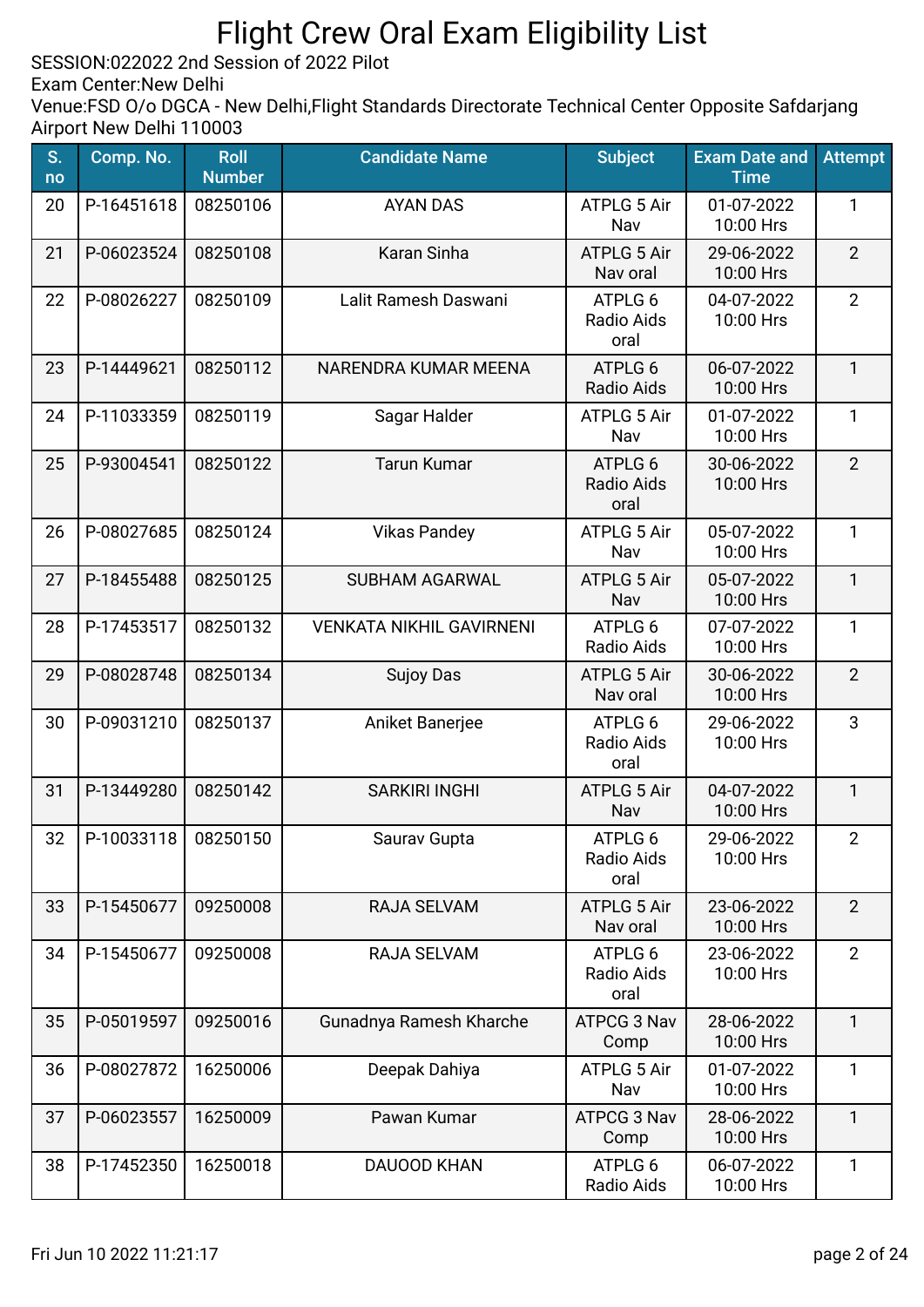SESSION:022022 2nd Session of 2022 Pilot

Exam Center:New Delhi

| S.<br>no | Comp. No.  | <b>Roll</b><br><b>Number</b> | <b>Candidate Name</b>              | <b>Subject</b>                 | <b>Exam Date and</b><br><b>Time</b> | <b>Attempt</b> |
|----------|------------|------------------------------|------------------------------------|--------------------------------|-------------------------------------|----------------|
| 39       | P-08027018 | 16250065                     | Abhinav Sharma                     | <b>ATPLG 5 Air</b><br>Nav oral | 22-06-2022<br>10:00 Hrs             | $\overline{2}$ |
| 40       | P-08027018 | 16250065                     | Abhinav Sharma                     | ATPLG 6<br>Radio Aids<br>oral  | 22-06-2022<br>10:00 Hrs             | $\overline{2}$ |
| 41       | P-08025389 | 16250083                     | Neelofar Khan                      | <b>ATPLG 5 Air</b><br>Nav oral | 22-06-2022<br>10:00 Hrs             | $\overline{2}$ |
| 42       | P-08025389 | 16250083                     | Neelofar Khan                      | ATPLG 6<br>Radio Aids          | 22-06-2022<br>10:00 Hrs             | $\mathbf{1}$   |
| 43       | P-20460027 | 16250141                     | <b>ANKEET</b><br><b>MISHRA</b>     | <b>ATPLG 5 Air</b><br>Nav oral | 28-06-2022<br>10:00 Hrs             | $\overline{2}$ |
| 44       | P-20460027 | 16250141                     | <b>ANKEET</b><br><b>MISHRA</b>     | ATPLG 6<br>Radio Aids<br>oral  | 28-06-2022<br>10:00 Hrs             | $\overline{2}$ |
| 45       | P-18454956 | 16250143                     | <b>VENKATESWAR REDDY V</b>         | <b>ATPLG 5 Air</b><br>Nav      | 04-07-2022<br>10:00 Hrs             | $\mathbf{1}$   |
| 46       | P-12448522 | 19250003                     | <b>ABHISHEK KUMAR</b>              | <b>ATPLG 5 Air</b><br>Nav oral | 29-06-2022<br>10:00 Hrs             | 3              |
| 47       | P-12448723 | 19250017                     | <b>TARANA</b>                      | <b>ATPLG 5 Air</b><br>Nav      | 05-07-2022<br>10:00 Hrs             | $\mathbf{1}$   |
| 48       | P-18460652 | 19250021                     | <b>SIDDHARTH</b><br><b>AHLAWAT</b> | <b>ATPLG 5 Air</b><br>Nav      | 04-07-2022<br>10:00 Hrs             | $\mathbf{1}$   |
| 49       | P-13448894 | 19250022                     | <b>KRISHAN KUMAR</b>               | <b>ATPLG 5 Air</b><br>Nav      | 23-06-2022<br>10:00 Hrs             | $\mathbf{1}$   |
| 50       | P-13448894 | 19250022                     | <b>KRISHAN KUMAR</b>               | ATPLG 6<br>Radio Aids          | 23-06-2022<br>10:00 Hrs             | $\mathbf{1}$   |
| 51       | P-08027720 | 19250024                     | Pudiapura Jawahar Mohamed          | <b>ATPCG 3 Nav</b><br>Comp     | 29-06-2022<br>10:00 Hrs             | $\mathbf{1}$   |
| 52       | P-11033712 | 19250027                     | Nayan Sarkar                       | ATPLG 6<br>Radio Aids<br>oral  | 30-06-2022<br>10:00 Hrs             | 3              |
| 53       | P-17453680 | 19250032                     | <b>CHANDNI MISHRA</b>              | ATPLG 6<br>Radio Aids          | 06-07-2022<br>10:00 Hrs             | $\mathbf{1}$   |
| 54       | P-16451103 | 19250033                     | <b>SABARI SASICHANDRAN</b>         | ATPLG 6<br>Radio Aids<br>oral  | 29-06-2022<br>10:00 Hrs             | $\overline{2}$ |
| 55       | P-19462218 | 19250034                     | <b>VISHNU</b><br><b>SHARMA</b>     | ATPLG 6<br>Radio Aids          | 07-07-2022<br>10:00 Hrs             | $\mathbf{1}$   |
| 56       | P-09031370 | 19250036                     | Raminderpal Singh                  | ATPLG 6<br>Radio Aids<br>oral  | 01-07-2022<br>10:00 Hrs             | $\overline{2}$ |
| 57       | P-08025672 | 19250039                     | Sandesh Dattatraya Sadawarti       | ATPLG 6<br>Radio Aids          | 04-07-2022<br>10:00 Hrs             | $\mathbf{1}$   |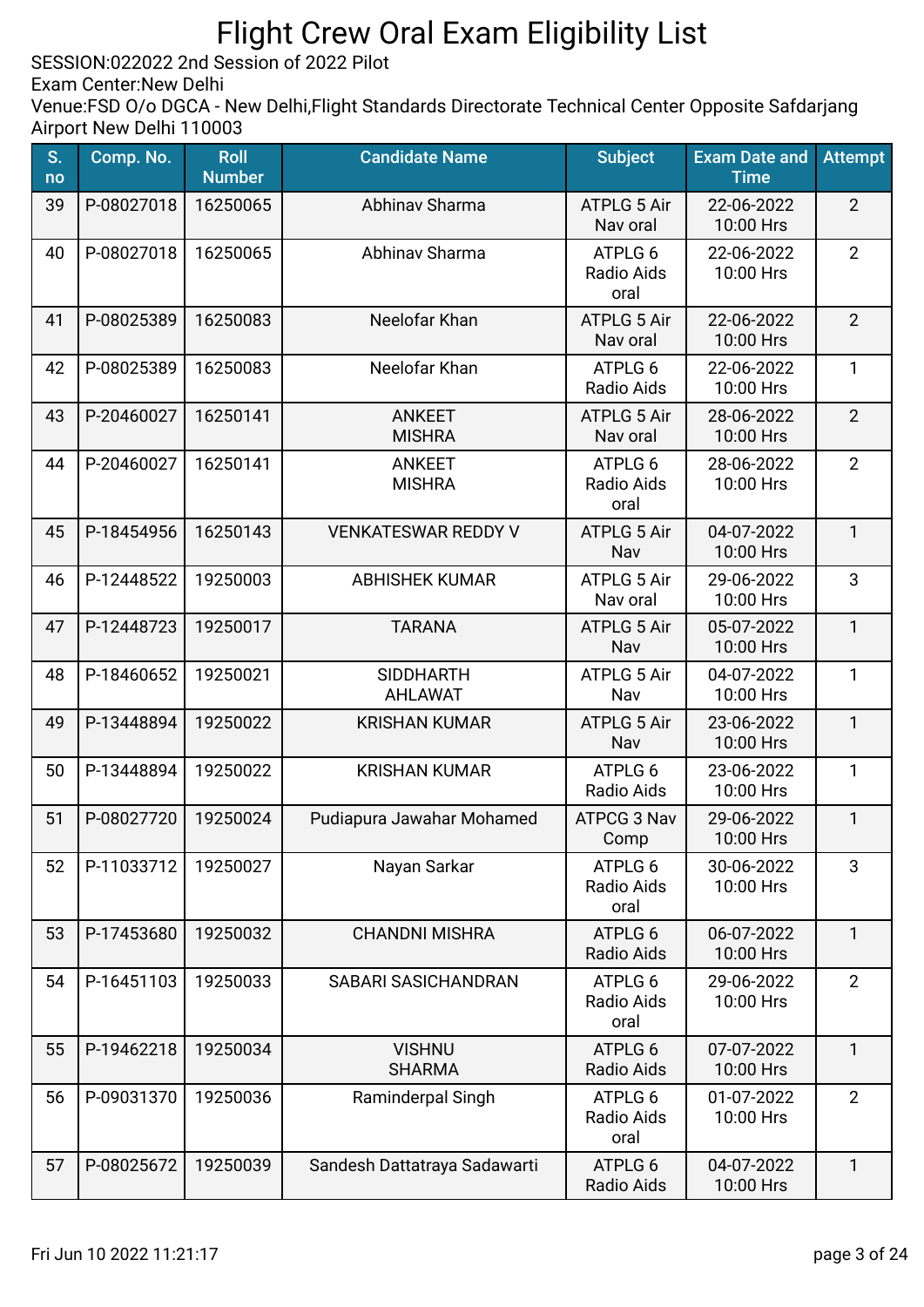SESSION:022022 2nd Session of 2022 Pilot

Exam Center:New Delhi

| S.<br>no | Comp. No.  | <b>Roll</b><br><b>Number</b> | <b>Candidate Name</b>          | <b>Subject</b>                 | <b>Exam Date and</b><br><b>Time</b> | <b>Attempt</b> |
|----------|------------|------------------------------|--------------------------------|--------------------------------|-------------------------------------|----------------|
| 58       | P-09029884 | 19250040                     | Akash Chahal                   | <b>ATPLG 5 Air</b><br>Nav oral | 29-06-2022<br>10:00 Hrs             | $\overline{2}$ |
| 59       | P-16451476 | 19250041                     | <b>AARIF IQBAL</b>             | <b>ATPLG 5 Air</b><br>Nav      | 06-07-2022<br>10:00 Hrs             | $\mathbf{1}$   |
| 60       | P-09029261 | 19250049                     | Viral Dineshbhai Patel         | <b>ATPLG 5 Air</b><br>Nav      | 01-07-2022<br>10:00 Hrs             | $\mathbf{1}$   |
| 61       | P-10032215 | 19250051                     | Sangram Vivek Tawde            | <b>ATPLG 5 Air</b><br>Nav      | 04-07-2022<br>10:00 Hrs             | $\mathbf{1}$   |
| 62       | P-08026838 | 19250052                     | Abhishek Arvind Poyekar        | ATPLG 6<br>Radio Aids          | 04-07-2022<br>10:00 Hrs             | $\mathbf{1}$   |
| 63       | P-17453141 | 19250053                     | <b>ADITI YADAV</b>             | ATPLG 6<br>Radio Aids          | 07-07-2022<br>10:00 Hrs             | $\mathbf{1}$   |
| 64       | P-17453014 | 19250054                     | <b>MOHAMMAD ZAID IFTEKHAR</b>  | <b>ATPLG 5 Air</b><br>Nav      | 04-07-2022<br>10:00 Hrs             | $\mathbf{1}$   |
| 65       | P-08028066 | 19250057                     | Hiren Dayaljibhai Hirani       | <b>ATPLG 5 Air</b><br>Nav oral | 23-06-2022<br>10:00 Hrs             | 3              |
| 66       | P-08028066 | 19250057                     | Hiren Dayaljibhai Hirani       | ATPLG 6<br>Radio Aids<br>oral  | 23-06-2022<br>10:00 Hrs             | 3              |
| 67       | P-17452261 | 19250058                     | <b>AKASH RANA</b>              | ATPLG 6<br>Radio Aids          | 05-07-2022<br>10:00 Hrs             | $\mathbf{1}$   |
| 68       | P-17453058 | 19250066                     | SAHIL RAJKUMAR BAJAJ           | ATPLG 6<br>Radio Aids<br>oral  | 01-07-2022<br>10:00 Hrs             | 3              |
| 69       | P-08026088 | 19250080                     | Akash Bhardwaj                 | <b>ATPLG 5 Air</b><br>Nav oral | 29-06-2022<br>10:00 Hrs             | 3              |
| 70       | P-19461088 | 19250083                     | <b>KESHAV</b><br><b>SHARMA</b> | <b>ATPLG 5 Air</b><br>Nav      | 28-06-2022<br>10:00 Hrs             | $\mathbf{1}$   |
| 71       | P-19461088 | 19250083                     | <b>KESHAV</b><br><b>SHARMA</b> | ATPLG 6<br>Radio Aids          | 28-06-2022<br>10:00 Hrs             | $\mathbf{1}$   |
| 72       | P-17452741 | 19250092                     | <b>DIGVIJAY SINGH BENIWAL</b>  | ATPLG 6<br>Radio Aids          | 06-07-2022<br>10:00 Hrs             | 1              |
| 73       | P-17453479 | 19250094                     | SONALI BAISOYA                 | <b>ATPLG 5 Air</b><br>Nav      | 04-07-2022<br>10:00 Hrs             | $\mathbf{1}$   |
| 74       | P-16450969 | 19250102                     | <b>ADHIRAJ SINGH</b>           | ATPLG 6<br>Radio Aids<br>oral  | 29-06-2022<br>10:00 Hrs             | $\overline{2}$ |
| 75       | P-18454083 | 19250104                     | <b>RIYA DAS</b>                | <b>ATPLG 5 Air</b><br>Nav oral | 24-06-2022<br>10:00 Hrs             | $\overline{2}$ |
| 76       | P-18454083 | 19250104                     | <b>RIYA DAS</b>                | ATPLG 6<br>Radio Aids          | 24-06-2022<br>10:00 Hrs             | 1              |
| 77       | P-16451614 | 19250108                     | SAWANT ABHINAV SHRIKANT        | <b>ATPLG 5 Air</b><br>Nav      | 23-06-2022<br>10:00 Hrs             | $\mathbf{1}$   |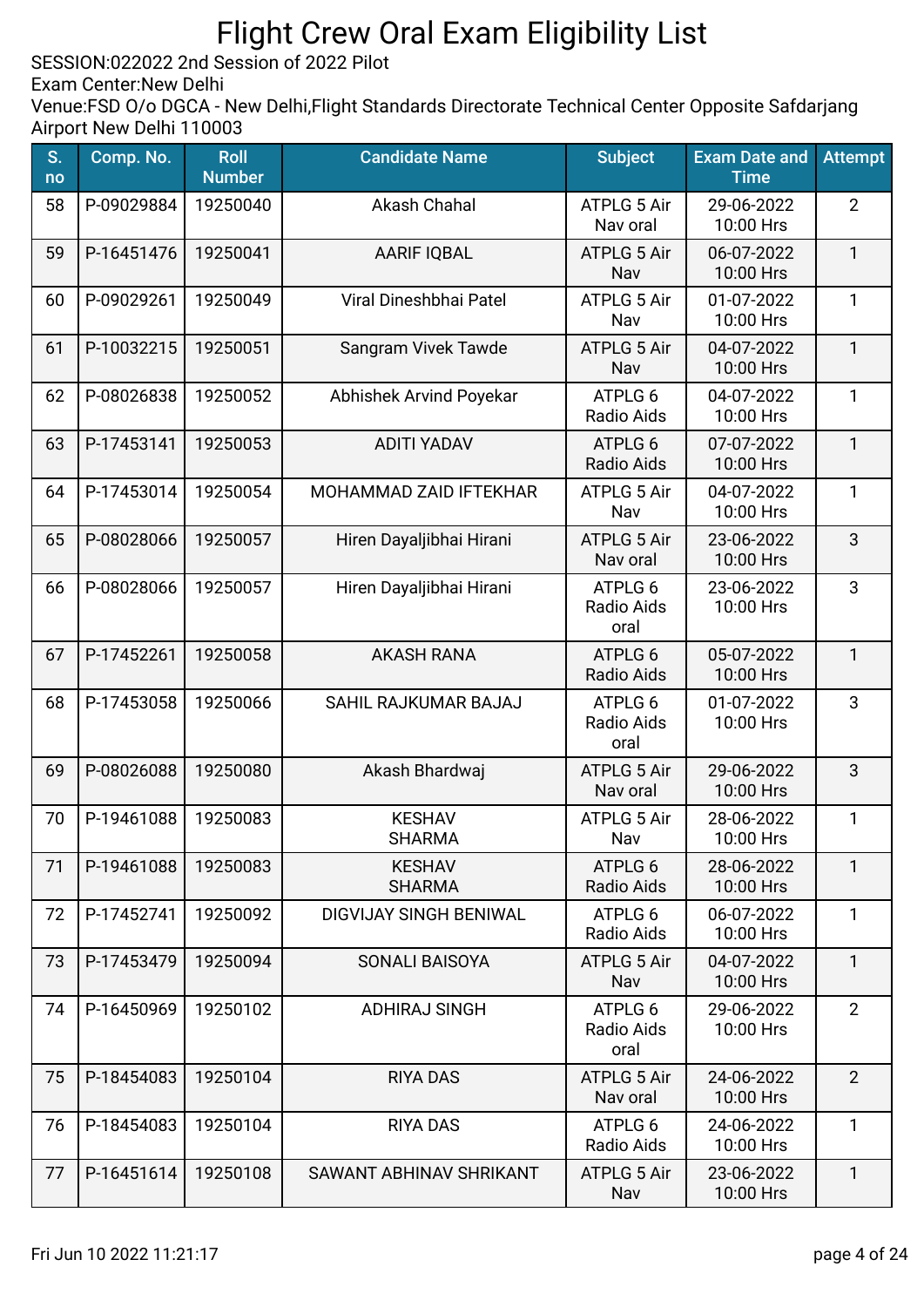SESSION:022022 2nd Session of 2022 Pilot

Exam Center:New Delhi

| S.<br>no | Comp. No.  | <b>Roll</b><br><b>Number</b> | <b>Candidate Name</b>          | <b>Subject</b>                 | <b>Exam Date and</b><br><b>Time</b> | <b>Attempt</b> |
|----------|------------|------------------------------|--------------------------------|--------------------------------|-------------------------------------|----------------|
| 78       | P-16451614 | 19250108                     | SAWANT ABHINAV SHRIKANT        | ATPLG 6<br>Radio Aids          | 23-06-2022<br>10:00 Hrs             | 1              |
| 79       | P-11447678 | 19250122                     | <b>ARJUN S.A</b>               | <b>ATPLG 5 Air</b><br>Nav oral | 23-06-2022<br>10:00 Hrs             | $\overline{2}$ |
| 80       | P-11447678 | 19250122                     | <b>ARJUN S.A</b>               | ATPLG 6<br>Radio Aids<br>oral  | 23-06-2022<br>10:00 Hrs             | $\overline{2}$ |
| 81       | P-09030688 | 19250131                     | . Nikita                       | <b>ATPLG 5 Air</b><br>Nav oral | 23-06-2022<br>10:00 Hrs             | 3              |
| 82       | P-09030688 | 19250131                     | . Nikita                       | ATPLG 6<br>Radio Aids          | 23-06-2022<br>10:00 Hrs             | $\mathbf{1}$   |
| 83       | P-15450430 | 19250134                     | <b>MAYANK PANT</b>             | ATPLG 6<br><b>Radio Aids</b>   | 06-07-2022<br>10:00 Hrs             | $\mathbf{1}$   |
| 84       | P-10031414 | 19250143                     | Amrinder Singh                 | <b>ATPLG 5 Air</b><br>Nav      | 05-07-2022<br>10:00 Hrs             | 1              |
| 85       | P-08028120 | 19250148                     | Neeraj Kumar Trikha            | ATPLG 6<br>Radio Aids          | 07-07-2022<br>10:00 Hrs             | $\mathbf{1}$   |
| 86       | P-10032914 | 19250155                     | <b>Prateek Misra</b>           | <b>ATPLG 5 Air</b><br>Nav      | 06-07-2022<br>10:00 Hrs             | $\mathbf{1}$   |
| 87       | P-15450875 | 19250157                     | RASHIKA SHARMA                 | ATPLG 6<br>Radio Aids<br>oral  | 01-07-2022<br>10:00 Hrs             | $\overline{2}$ |
| 88       | P-18460120 | 19250165                     | <b>KUSH</b><br><b>SINGH</b>    | <b>ATPLG 5 Air</b><br>Nav      | 01-07-2022<br>10:00 Hrs             | $\mathbf{1}$   |
| 89       | P-12448767 | 19250166                     | <b>KAUKAB</b>                  | ATPLG 5 Air<br>Nav             | 05-07-2022<br>10:00 Hrs             | $\mathbf{1}$   |
| 90       | P-18460505 | 19250175                     | <b>SPARSH</b><br><b>SHARMA</b> | ATPLG 6<br>Radio Aids          | 07-07-2022<br>10:00 Hrs             | 1              |
| 91       | P-19463097 | 19250179                     | <b>ABHIRAJ</b><br><b>SINGH</b> | ATPLG 6<br><b>Radio Aids</b>   | 28-06-2022<br>10:00 Hrs             | $\mathbf{1}$   |
| 92       | P-19463097 | 19250179                     | <b>ABHIRAJ</b><br><b>SINGH</b> | <b>ATPLG 5 Air</b><br>Nav      | 28-06-2022<br>10:00 Hrs             | $\mathbf{1}$   |
| 93       | P-18455229 | 19250185                     | <b>ARYAN KUMAR</b>             | <b>ATPLG 5 Air</b><br>Nav      | 27-06-2022<br>10:00 Hrs             | $\mathbf{1}$   |
| 94       | P-18455229 | 19250185                     | <b>ARYAN KUMAR</b>             | ATPLG 6<br>Radio Aids          | 27-06-2022<br>10:00 Hrs             | $\mathbf{1}$   |
| 95       | P-17453702 | 19250187                     | PRAMOD SHIVAJI KURHADE         | <b>ATPLG 5 Air</b><br>Nav oral | 24-06-2022<br>10:00 Hrs             | $\overline{2}$ |
| 96       | P-17453702 | 19250187                     | PRAMOD SHIVAJI KURHADE         | ATPLG 6<br>Radio Aids<br>oral  | 24-06-2022<br>10:00 Hrs             | $\overline{2}$ |
| 97       | P-15450560 | 19250188                     | <b>ASHISH NEIL JACOB</b>       | ATPLG 6<br>Radio Aids<br>oral  | 01-07-2022<br>10:00 Hrs             | 3              |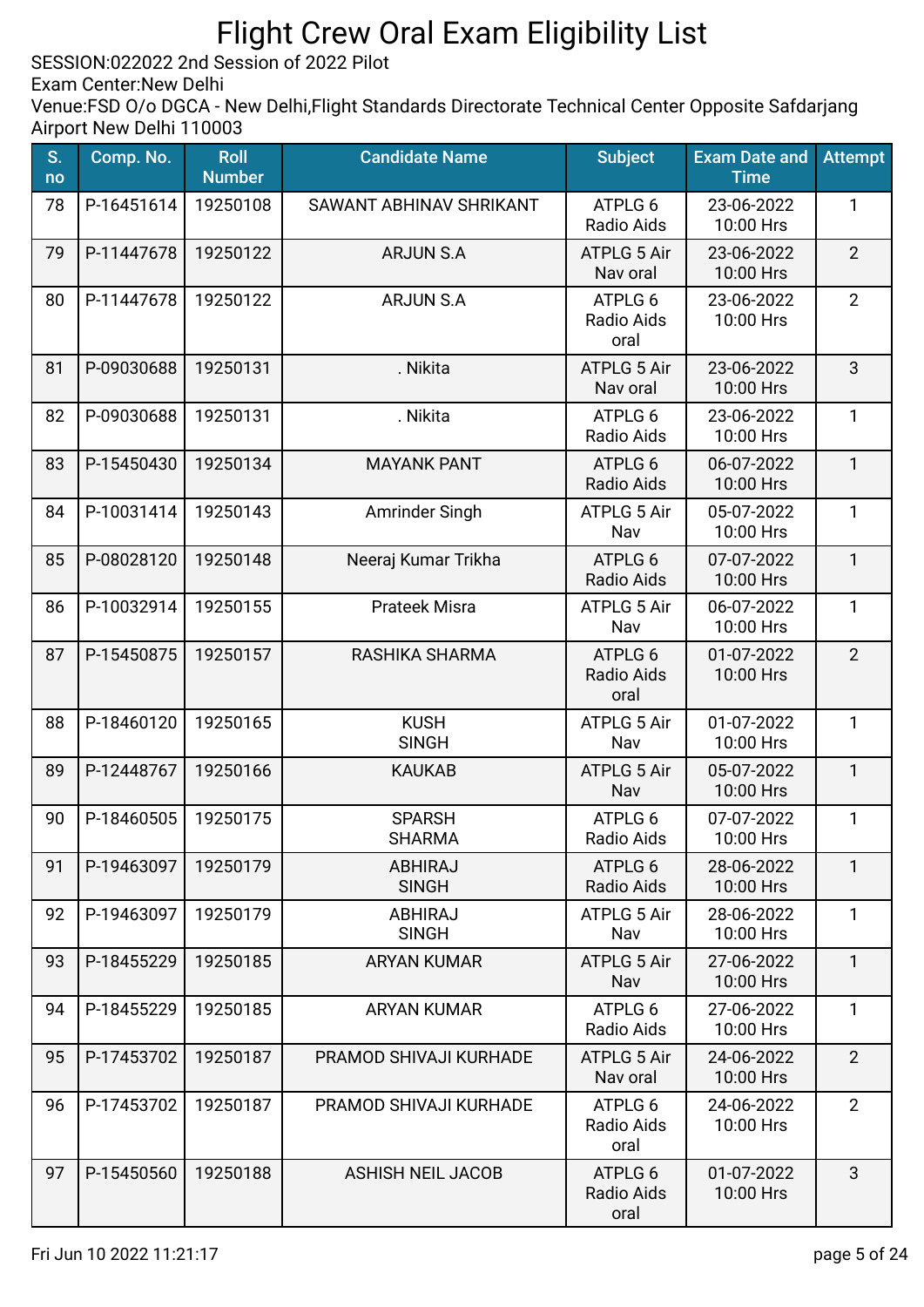SESSION:022022 2nd Session of 2022 Pilot

Exam Center:New Delhi

| S.<br>no | Comp. No.  | <b>Roll</b><br><b>Number</b> | <b>Candidate Name</b>             | <b>Subject</b>                 | <b>Exam Date and</b><br><b>Time</b> | <b>Attempt</b> |
|----------|------------|------------------------------|-----------------------------------|--------------------------------|-------------------------------------|----------------|
| 98       | P-08028517 | 19250195                     | Deepti -- Bhatia                  | ATPLG 6<br>Radio Aids          | 07-07-2022<br>10:00 Hrs             | 1              |
| 99       | P-18454246 | 19250198                     | <b>ABHINAV ASSIJA</b>             | <b>ATPLG 5 Air</b><br>Nav      | 01-07-2022<br>10:00 Hrs             | $\mathbf{1}$   |
| 100      | P-10032543 | 19250202                     | Disha Malik                       | ATPLG 5 Air<br>Nav             | 01-07-2022<br>10:00 Hrs             | $\mathbf{1}$   |
| 101      | P-18455484 | 19250203                     | <b>NAINCY DUHAN</b>               | <b>ATPLG 5 Air</b><br>Nav oral | 27-06-2022<br>10:00 Hrs             | $\overline{2}$ |
| 102      | P-18455484 | 19250203                     | <b>NAINCY DUHAN</b>               | ATPLG 6<br>Radio Aids<br>oral  | 27-06-2022<br>10:00 Hrs             | $\overline{2}$ |
| 103      | P-19460102 | 19250206                     | <b>LAVISH</b><br><b>JAGGIA</b>    | <b>ATPLG 5 Air</b><br>Nav oral | 27-06-2022<br>10:00 Hrs             | $\overline{2}$ |
| 104      | P-19460102 | 19250206                     | <b>LAVISH</b><br><b>JAGGIA</b>    | ATPLG 6<br>Radio Aids          | 27-06-2022<br>10:00 Hrs             | $\mathbf{1}$   |
| 105      | P-16452030 | 19250212                     | DAVID EMMANUEL WICKET             | ATPLG 6<br>Radio Aids          | 06-07-2022<br>10:00 Hrs             | $\mathbf{1}$   |
| 106      | P-08026038 | 19250215                     | Jaideep Chauhan                   | <b>ATPLG 5 Air</b><br>Nav oral | 30-06-2022<br>10:00 Hrs             | 3              |
| 107      | P-15450315 | 19250216                     | PRAKUL MEHRA                      | ATPLG 6<br>Radio Aids          | 07-07-2022<br>10:00 Hrs             | $\mathbf{1}$   |
| 108      | P-09031067 | 19250217                     | Prawesh Pradhan                   | ATPLG 6<br>Radio Aids<br>oral  | 30-06-2022<br>10:00 Hrs             | 3              |
| 109      | P-19460394 | 19250221                     | <b>KAMALPREET</b><br><b>SINGH</b> | ATPLG 5 Air<br>Nav             | 27-06-2022<br>10:00 Hrs             | $\mathbf{1}$   |
| 110      | P-19460394 | 19250221                     | <b>KAMALPREET</b><br><b>SINGH</b> | ATPLG 6<br>Radio Aids          | 27-06-2022<br>10:00 Hrs             | 1              |
| 111      | P-03016798 | 19250225                     | Dharmendra<br>Kumar               | <b>ATPLG 5 Air</b><br>Nav oral | 22-06-2022<br>10:00 Hrs             | 3              |
| 112      | P-03016798 | 19250225                     | Dharmendra<br>Kumar               | ATPLG 6<br>Radio Aids<br>oral  | 22-06-2022<br>10:00 Hrs             | 3              |
| 113      | P-09029635 | 19250231                     | Ashish Sharma                     | <b>ATPLG 5 Air</b><br>Nav      | 01-07-2022<br>10:00 Hrs             | $\mathbf{1}$   |
| 114      | P-11033397 | 19250232                     | Rajender Singh.                   | ATPLG 6<br>Radio Aids          | 06-07-2022<br>10:00 Hrs             | 1              |
| 115      | P-14449890 | 19250248                     | RIJUL ARORA                       | ATPLG 6<br>Radio Aids          | 06-07-2022<br>10:00 Hrs             | $\mathbf{1}$   |
| 116      | P-17453177 | 19250249                     | <b>SRISHTI TULI</b>               | <b>ATPLG 5 Air</b><br>Nav      | 01-07-2022<br>10:00 Hrs             | 1              |
| 117      | P-09030510 | 19250250                     | Nupur Singh                       | <b>ATPLG 5 Air</b><br>Nav oral | 30-06-2022<br>10:00 Hrs             | 3              |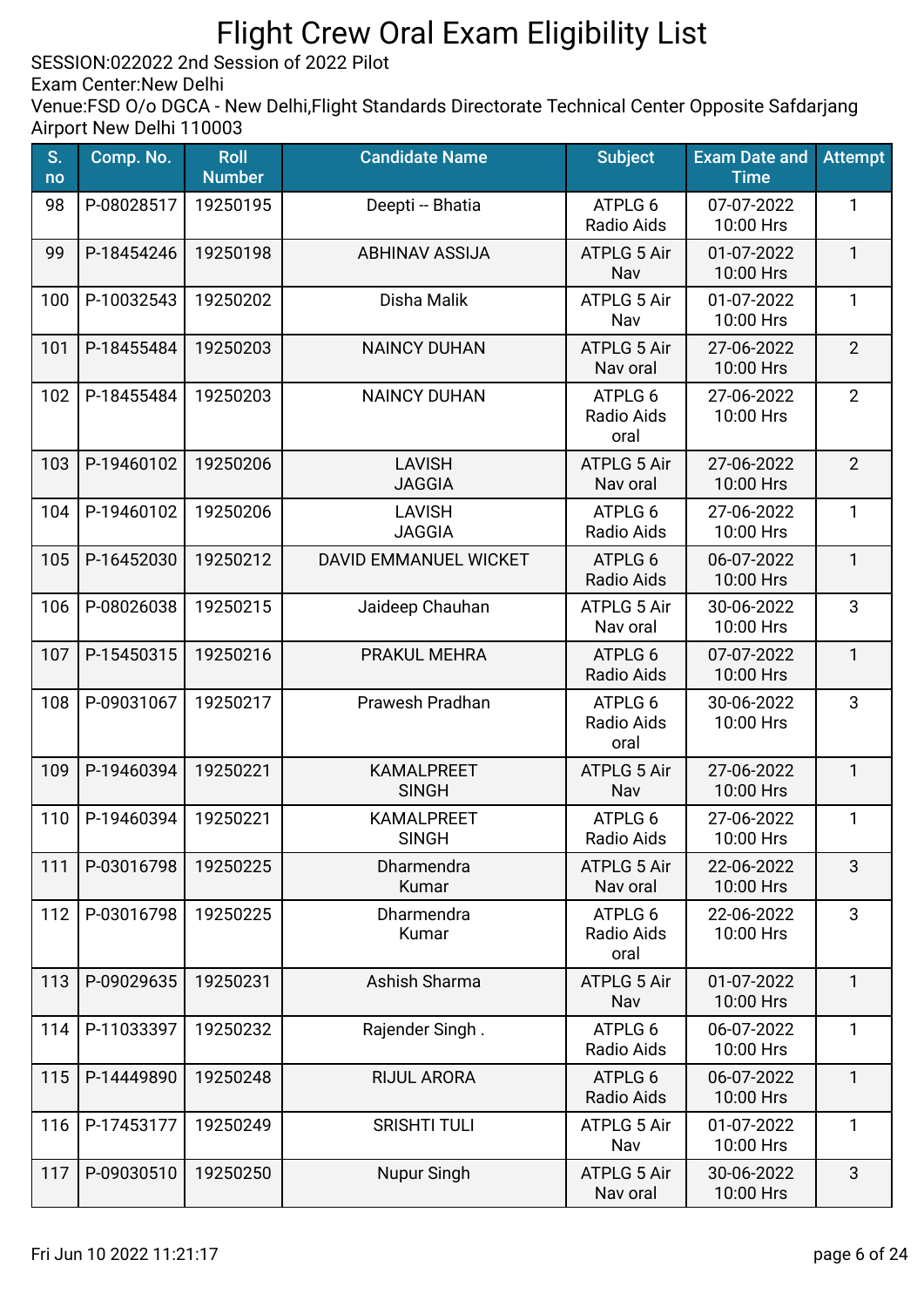SESSION:022022 2nd Session of 2022 Pilot

Exam Center:New Delhi

| S.<br>no | Comp. No.                   | <b>Roll</b><br><b>Number</b> | <b>Candidate Name</b>            | <b>Subject</b>                 | <b>Exam Date and</b><br><b>Time</b> | <b>Attempt</b> |
|----------|-----------------------------|------------------------------|----------------------------------|--------------------------------|-------------------------------------|----------------|
| 118      | P-15450180                  | 19250259                     | <b>ALISHA</b>                    | ATPLG 6<br>Radio Aids          | 07-07-2022<br>10:00 Hrs             | 1              |
| 119      | P-04017315                  | 19250260                     | Arvind<br><b>Talishetty</b>      | <b>ATPLG 5 Air</b><br>Nav oral | 29-06-2022<br>10:00 Hrs             | $\overline{2}$ |
| 120      | P-18460469                  | 19250262                     | <b>ANSH</b><br><b>SRIVASTAVA</b> | <b>ATPLG 5 Air</b><br>Nav      | 27-06-2022<br>10:00 Hrs             | $\mathbf{1}$   |
| 121      | P-18460469                  | 19250262                     | <b>ANSH</b><br><b>SRIVASTAVA</b> | ATPLG 6<br>Radio Aids          | 27-06-2022<br>10:00 Hrs             | $\mathbf{1}$   |
| 122      | P-06023533                  | 19250267                     | Shubham Girish Maheshwari        | ATPLG 5 Air<br>Nav             | 04-07-2022<br>10:00 Hrs             | $\mathbf{1}$   |
| 123      | P-17453855                  | 19250270                     | <b>HUMA AAFIYA</b>               | ATPLG 6<br><b>Radio Aids</b>   | 05-07-2022<br>10:00 Hrs             | $\mathbf{1}$   |
| 124      | P-18454839                  | 19250282                     | RUCHIKA PANDEY                   | ATPLG 6<br>Radio Aids          | 06-07-2022<br>10:00 Hrs             | $\mathbf{1}$   |
| 125      | P-15450626                  | 19250298                     | <b>MANVINDER CHAUHAN</b>         | <b>ATPLG 5 Air</b><br>Nav      | 05-07-2022<br>10:00 Hrs             | $\mathbf{1}$   |
| 126      | P-18455141                  | 19250303                     | <b>ANURAG TOMAR</b>              | ATPLG 6<br>Radio Aids<br>oral  | 27-06-2022<br>10:00 Hrs             | $\overline{2}$ |
| 127      | P-18455141                  | 19250303                     | <b>ANURAG TOMAR</b>              | <b>ATPLG 5 Air</b><br>Nav oral | 27-06-2022<br>10:00 Hrs             | $\overline{2}$ |
| 128      | P-17452888                  | 19250307                     | <b>DENNIS SINGH</b>              | ATPLG 6<br>Radio Aids          | 07-07-2022<br>10:00 Hrs             | $\mathbf{1}$   |
| 129      | P-11034092                  | 19250312                     | Nikhil Nanda                     | ATPLG 5 Air<br>Nav oral        | 30-06-2022<br>10:00 Hrs             | $\overline{2}$ |
| 130      | P-19462983                  | 19250316                     | <b>TARUN</b><br>YADAV            | ATPLG 5 Air<br>Nav             | 28-06-2022<br>10:00 Hrs             | $\mathbf{1}$   |
|          | 131   P-19462983   19250316 |                              | <b>TARUN</b><br>YADAV            | ATPLG 6<br><b>Radio Aids</b>   | 28-06-2022<br>10:00 Hrs             | $\mathbf{1}$   |
| 132      | P-11033773                  | 19250319                     | Ajay Mathew                      | <b>ATPLG 5 Air</b><br>Nav      | 01-07-2022<br>10:00 Hrs             | $\mathbf{1}$   |
| 133      | P-08026255                  | 19250326                     | Saurabh Saini                    | ATPLG 6<br>Radio Aids<br>oral  | 22-06-2022<br>10:00 Hrs             | $\overline{2}$ |
| 134      | P-08026255                  | 19250326                     | Saurabh Saini                    | <b>ATPLG 5 Air</b><br>Nav      | 22-06-2022<br>10:00 Hrs             | $\mathbf{1}$   |
| 135      | P-15450145                  | 19250338                     | RAMANDEEP KAUR OBEROI            | ATPLG 6<br>Radio Aids          | 07-07-2022<br>10:00 Hrs             | $\mathbf{1}$   |
| 136      | P-19461587                  | 19250341                     | <b>ABHAY NIHAL BOPARAI</b>       | <b>ATPLG 5 Air</b><br>Nav      | 06-07-2022<br>10:00 Hrs             | $\mathbf{1}$   |
| 137      | P-06021449                  | 19250346                     | Davinder Singh                   | ATPLG 6<br>Radio Aids          | 06-07-2022<br>10:00 Hrs             | $\mathbf{1}$   |
| 138      | P-19460245                  | 19250349                     | <b>ALISHA</b><br><b>PIPLANI</b>  | ATPLG 6<br>Radio Aids          | 07-07-2022<br>10:00 Hrs             | $\mathbf{1}$   |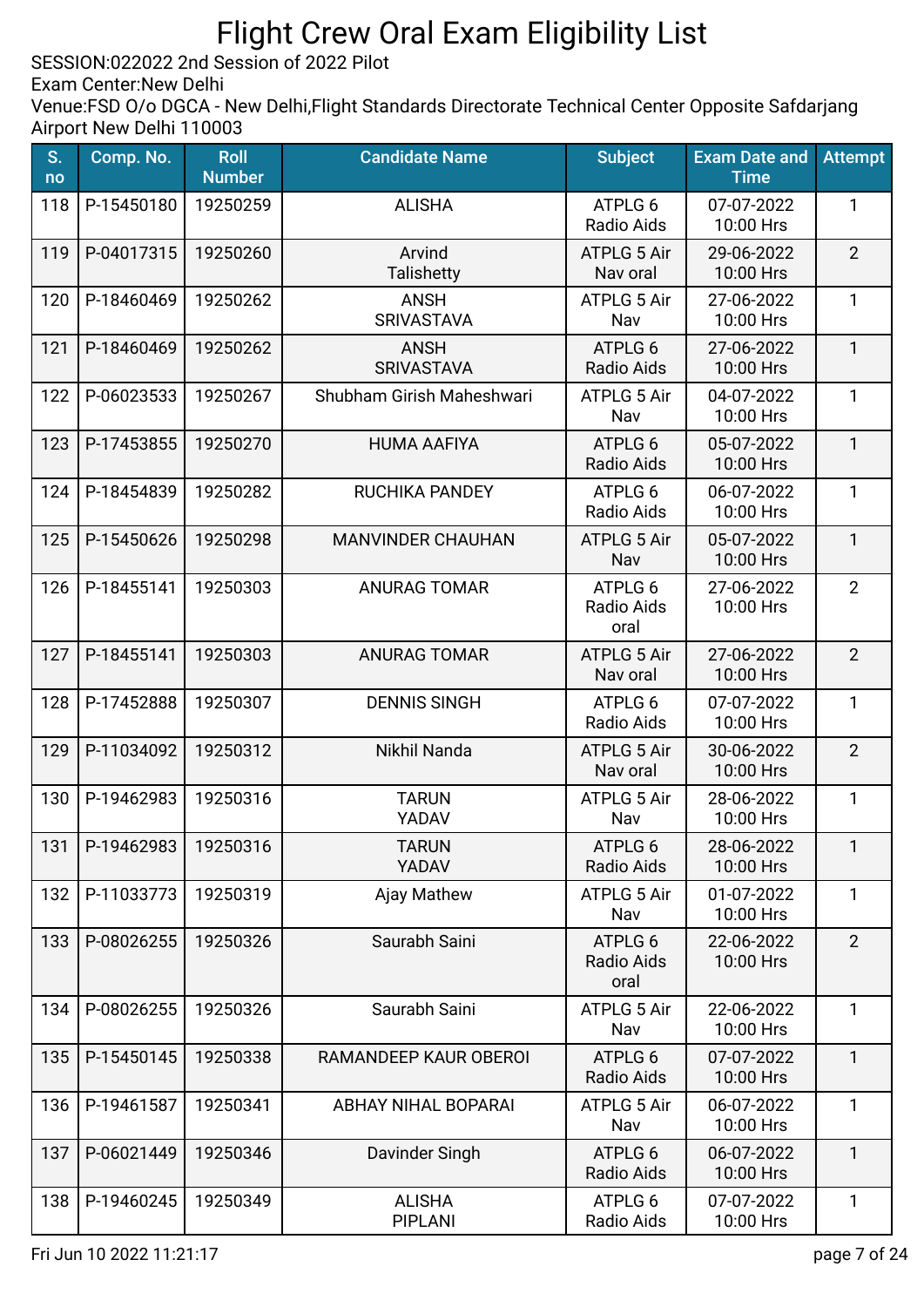SESSION:022022 2nd Session of 2022 Pilot

Exam Center:New Delhi

| S.<br>no | Comp. No.  | <b>Roll</b><br><b>Number</b> | <b>Candidate Name</b>          | <b>Subject</b>                       | <b>Exam Date and</b><br><b>Time</b> | <b>Attempt</b> |
|----------|------------|------------------------------|--------------------------------|--------------------------------------|-------------------------------------|----------------|
| 139      | P-05020811 | 19250352                     | Prakash.                       | ATPLG 6<br><b>Radio Aids</b><br>oral | 30-06-2022<br>10:00 Hrs             | 3              |
| 140      | P-08025756 | 19250356                     | Ajay Jain                      | ATPLG 6<br>Radio Aids                | 07-07-2022<br>10:00 Hrs             | $\mathbf{1}$   |
| 141      | P-17452445 | 19250357                     | <b>DEEPTI SINGH</b>            | <b>ATPLG 5 Air</b><br>Nav oral       | 30-06-2022<br>10:00 Hrs             | $\overline{2}$ |
| 142      | P-18455662 | 19250359                     | MOHD SHOEB                     | <b>ATPLG 5 Air</b><br>Nav oral       | 29-06-2022<br>10:00 Hrs             | $\overline{2}$ |
| 143      | P-15450933 | 19250363                     | SUPREETHA KADAVGERE            | <b>ATPLG 5 Air</b><br>Nav oral       | 29-06-2022<br>10:00 Hrs             | 3              |
| 144      | P-08026809 | 19250366                     | Karthic Kumar K Kittusamy K    | <b>ATPLG 5 Air</b><br>Nav oral       | 29-06-2022<br>10:00 Hrs             | 3              |
| 145      | P-18455235 | 19250367                     | <b>MUSKAAN PAHUJA</b>          | <b>ATPLG 5 Air</b><br>Nav oral       | 29-06-2022<br>10:00 Hrs             | $\overline{2}$ |
| 146      | P-18454815 | 19250368                     | <b>VAIBHAV MINOCHA</b>         | ATPLG 6<br>Radio Aids                | 04-07-2022<br>10:00 Hrs             | $\mathbf{1}$   |
| 147      | P-19460217 | 19250369                     | <b>MAYANK</b><br>PHARASWAL     | <b>ATPLG 5 Air</b><br>Nav            | 01-07-2022<br>10:00 Hrs             | $\mathbf{1}$   |
| 148      | P-18455518 | 19250371                     | <b>KRISHNA DEORARI</b>         | ATPLG 6<br>Radio Aids                | 05-07-2022<br>10:00 Hrs             | $\mathbf{1}$   |
| 149      | P-19460697 | 19250373                     | VEDANSHU<br><b>RANGARI</b>     | <b>ATPLG 5 Air</b><br>Nav            | 28-06-2022<br>10:00 Hrs             | $\mathbf{1}$   |
| 150      | P-19460697 | 19250373                     | VEDANSHU<br><b>RANGARI</b>     | ATPLG 6<br>Radio Aids                | 28-06-2022<br>10:00 Hrs             | $\mathbf{1}$   |
| 151      | P-19462325 | 19250374                     | <b>KAPISH</b><br>AGGARWAL      | <b>ATPLG 5 Air</b><br>Nav            | 01-07-2022<br>10:00 Hrs             | $\mathbf{1}$   |
| 152      | P-13448920 | 19250375                     | NISHANT PATEL                  | ATPLG 5 Air<br>Nav                   | 05-07-2022<br>10:00 Hrs             | 1              |
| 153      | P-17453064 | 19250376                     | <b>CHAITANYA VERMANI</b>       | <b>ATPLG 5 Air</b><br>Nav oral       | 24-06-2022<br>10:00 Hrs             | $\overline{2}$ |
| 154      | P-17453064 | 19250376                     | <b>CHAITANYA VERMANI</b>       | ATPLG 6<br>Radio Aids                | 24-06-2022<br>10:00 Hrs             | $\mathbf{1}$   |
| 155      | P-17452660 | 19250377                     | <b>SAURABH SARKAR</b>          | <b>ATPLG 5 Air</b><br>Nav oral       | 29-06-2022<br>10:00 Hrs             | $\overline{2}$ |
| 156      | P-08028326 | 19250381                     | Salil Koul                     | ATPLG 6<br>Radio Aids                | 06-07-2022<br>10:00 Hrs             | $\mathbf{1}$   |
| 157      | P-08028702 | 19250387                     | Rohan Jit Singh                | <b>ATPLG 5 Air</b><br>Nav            | 04-07-2022<br>10:00 Hrs             | $\mathbf{1}$   |
| 158      | P-09031302 | 19250389                     | <b>Tanveer Narinder Kapoor</b> | <b>ATPLG 5 Air</b><br>Nav oral       | 23-06-2022<br>10:00 Hrs             | $\overline{2}$ |
| 159      | P-09031302 | 19250389                     | <b>Tanveer Narinder Kapoor</b> | ATPLG 6<br>Radio Aids                | 23-06-2022<br>10:00 Hrs             | $\mathbf{1}$   |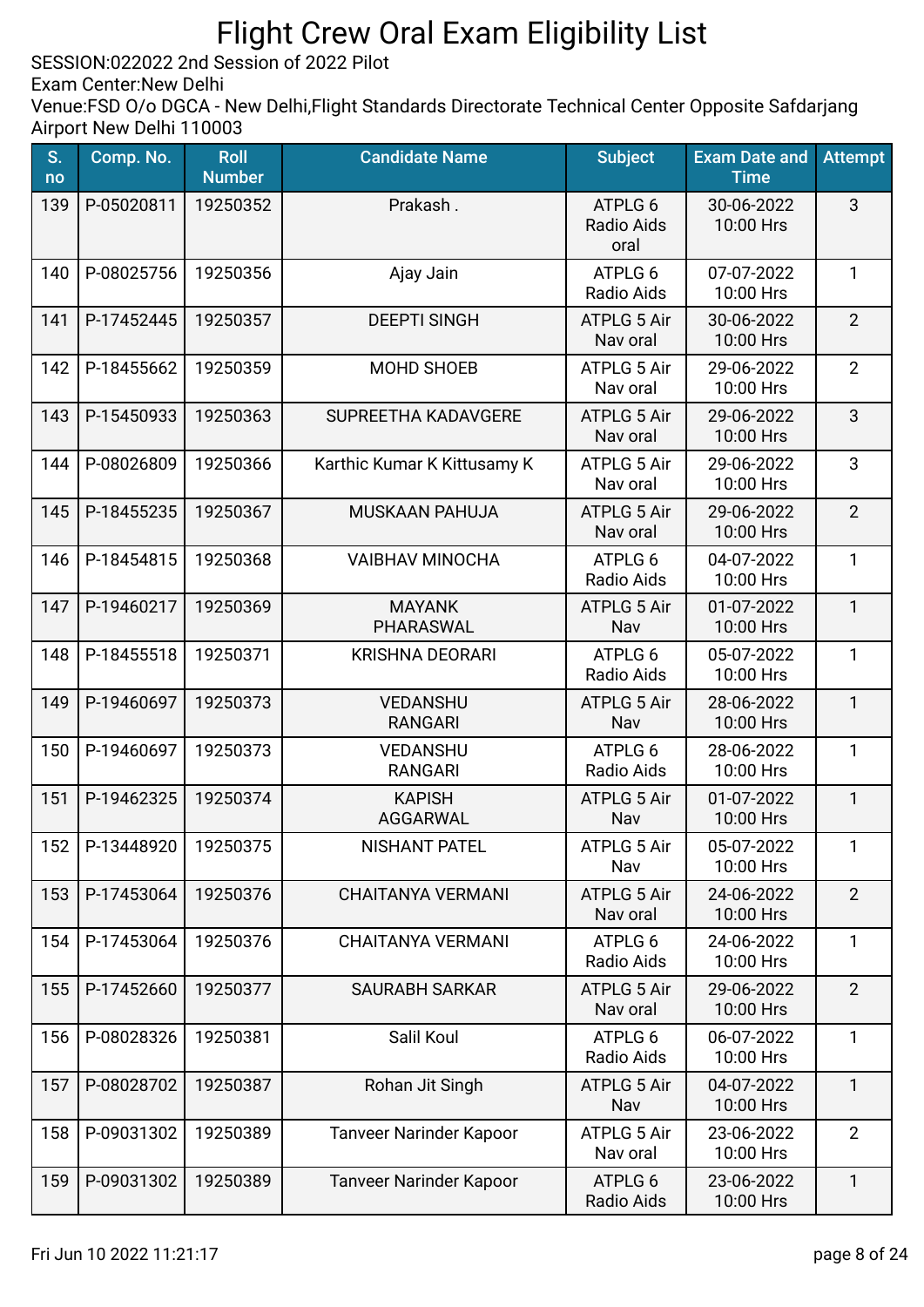SESSION:022022 2nd Session of 2022 Pilot

Exam Center:New Delhi

| S.<br>no | Comp. No.  | <b>Roll</b><br><b>Number</b> | <b>Candidate Name</b>           | <b>Subject</b>                       | <b>Exam Date and</b><br><b>Time</b> | <b>Attempt</b> |
|----------|------------|------------------------------|---------------------------------|--------------------------------------|-------------------------------------|----------------|
| 160      | P-06020886 | 19250395                     | <b>Yatin Awaal</b>              | ATPLG 5 Air<br>Nav oral              | 22-06-2022<br>10:00 Hrs             | $\overline{2}$ |
| 161      | P-06020886 | 19250395                     | <b>Yatin Awaal</b>              | ATPLG 6<br>Radio Aids<br>oral        | 22-06-2022<br>10:00 Hrs             | $\overline{2}$ |
| 162      | P-18455104 | 19250396                     | PRAKHAR TAYAL                   | ATPLG 5 Air<br>Nav oral              | 27-06-2022<br>10:00 Hrs             | $\overline{2}$ |
| 163      | P-18455104 | 19250396                     | PRAKHAR TAYAL                   | ATPLG 6<br><b>Radio Aids</b><br>oral | 27-06-2022<br>10:00 Hrs             | $\overline{2}$ |
| 164      | P-15450725 | 19250399                     | <b>KRISHAN SHARMA</b>           | <b>ATPLG 5 Air</b><br>Nav            | 05-07-2022<br>10:00 Hrs             | 1              |
| 165      | P-03016942 | 19250406                     | Sayantan<br>Chakravarty         | ATPCG 3 Nav<br>Comp oral             | 28-06-2022<br>10:00 Hrs             | $\overline{2}$ |
| 166      | P-17452638 | 19250407                     | <b>DHRUV SINGH KOHLI</b>        | <b>ATPLG 5 Air</b><br>Nav oral       | 24-06-2022<br>10:00 Hrs             | $\overline{2}$ |
| 167      | P-17452638 | 19250407                     | <b>DHRUV SINGH KOHLI</b>        | ATPLG 6<br>Radio Aids                | 24-06-2022<br>10:00 Hrs             | $\mathbf{1}$   |
| 168      | P-12447971 | 19250411                     | <b>GARGI YADAV</b>              | <b>ATPLG 5 Air</b><br>Nav            | 01-07-2022<br>10:00 Hrs             | $\mathbf{1}$   |
| 169      | P-18460214 | 19250414                     | <b>AARYAMAN</b><br><b>GUPTA</b> | <b>ATPLG 5 Air</b><br>Nav oral       | 30-06-2022<br>10:00 Hrs             | $\overline{2}$ |
| 170      | P-19462196 | 19250415                     | <b>AKASH</b><br>RAI             | <b>ATPLG 5 Air</b><br>Nav            | 28-06-2022<br>10:00 Hrs             | 1              |
| 171      | P-19462196 | 19250415                     | <b>AKASH</b><br>RAI             | ATPLG 6<br>Radio Aids                | 28-06-2022<br>10:00 Hrs             | $\mathbf{1}$   |
| 172      | P-17452406 | 19250420                     | <b>BAKHSHAND KAUR</b>           | ATPLG 6<br>Radio Aids                | 07-07-2022<br>10:00 Hrs             | 1              |
| 173      | P-18460533 | 19250421                     | <b>MUSKAN</b><br><b>BHASIN</b>  | <b>ATPLG 5 Air</b><br>Nav oral       | 27-06-2022<br>10:00 Hrs             | $\overline{2}$ |
| 174      | P-18460533 | 19250421                     | <b>MUSKAN</b><br><b>BHASIN</b>  | ATPLG 6<br>Radio Aids<br>oral        | 27-06-2022<br>10:00 Hrs             | $\overline{2}$ |
| 175      | P-07024985 | 19250430                     | <b>Shanky Mittal</b>            | ATPLG 6<br>Radio Aids<br>oral        | 01-07-2022<br>10:00 Hrs             | $\overline{2}$ |
| 176      | P-16451359 | 19250433                     | <b>MOHAMMED HARRIS AHMED</b>    | <b>ATPLG 5 Air</b><br>Nav            | 05-07-2022<br>10:00 Hrs             | $\mathbf{1}$   |
| 177      | P-18454620 | 19250447                     | <b>SHILPA VERMA</b>             | ATPLG 6<br>Radio Aids<br>oral        | 24-06-2022<br>10:00 Hrs             | $\overline{2}$ |
| 178      | P-18454620 | 19250447                     | <b>SHILPA VERMA</b>             | <b>ATPLG 5 Air</b><br>Nav            | 24-06-2022<br>10:00 Hrs             | 1              |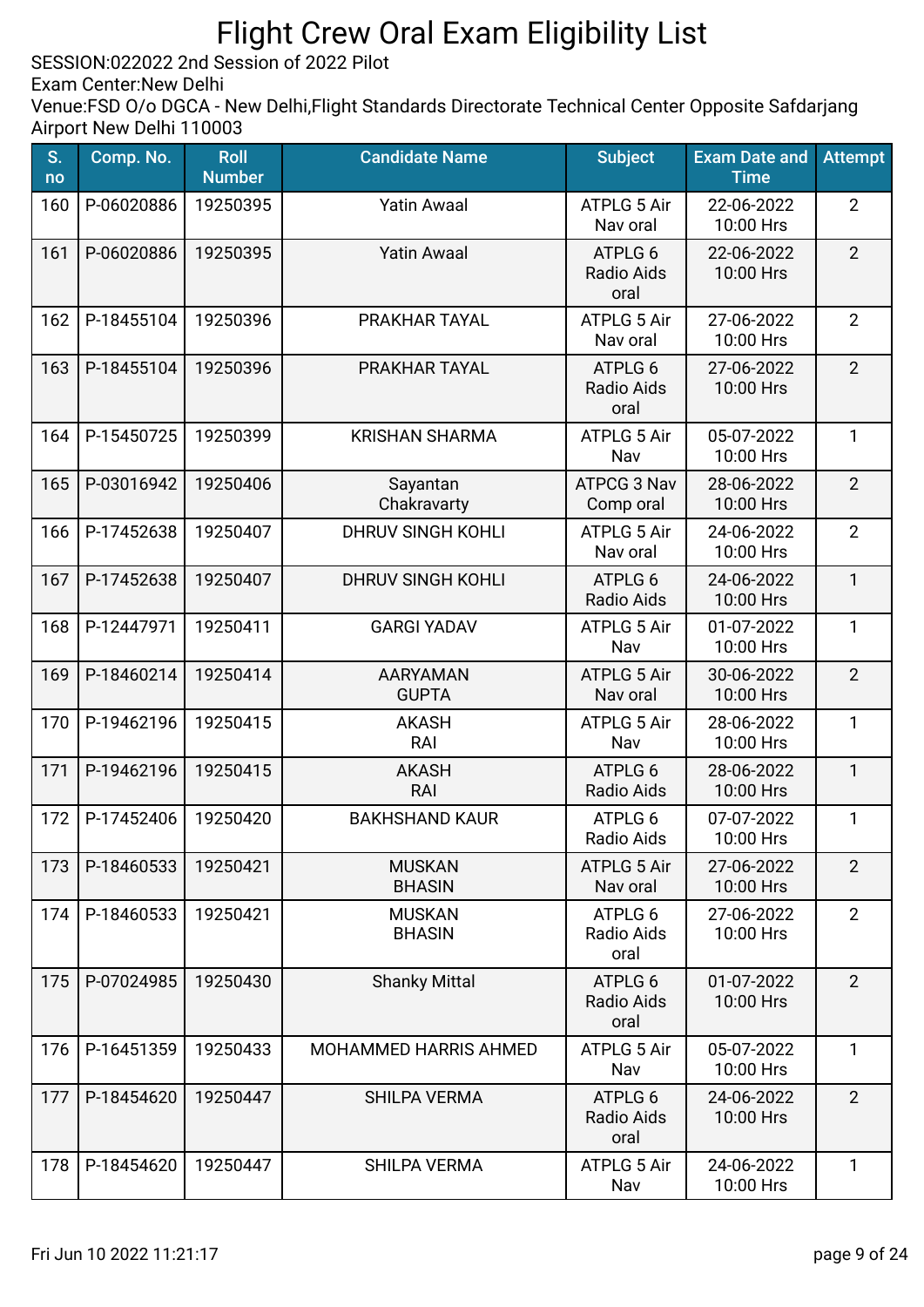SESSION:022022 2nd Session of 2022 Pilot

Exam Center:New Delhi

| S.<br>no | Comp. No.  | <b>Roll</b><br><b>Number</b> | <b>Candidate Name</b>                            | <b>Subject</b>                 | <b>Exam Date and</b><br><b>Time</b> | <b>Attempt</b> |
|----------|------------|------------------------------|--------------------------------------------------|--------------------------------|-------------------------------------|----------------|
| 179      | P-18455534 | 19250456                     | <b>SHIV LEEKHA</b>                               | ATPLG 6<br>Radio Aids          | 06-07-2022<br>10:00 Hrs             | 1              |
| 180      | P-17453109 | 19250462                     | <b>PIYUSH ARORA</b>                              | <b>ATPLG 5 Air</b><br>Nav oral | 30-06-2022<br>10:00 Hrs             | $\overline{2}$ |
| 181      | P-19461800 | 19250496                     | <b>ATHARVA</b><br><b>SUBHASH</b><br><b>GURAV</b> | ATPLG 5 Air<br>Nav             | 04-07-2022<br>10:00 Hrs             | $\mathbf{1}$   |
| 182      | P-17453797 | 19250507                     | <b>KINSHUK</b>                                   | ATPLG 6<br>Radio Aids<br>oral  | 24-06-2022<br>10:00 Hrs             | $\overline{2}$ |
| 183      | P-17453797 | 19250507                     | <b>KINSHUK</b>                                   | <b>ATPLG 5 Air</b><br>Nav oral | 24-06-2022<br>10:00 Hrs             | $\overline{2}$ |
| 184      | P-16451187 | 19250531                     | <b>ANUJ SHARMA</b>                               | <b>ATPLG 5 Air</b><br>Nav oral | 30-06-2022<br>10:00 Hrs             | $\overline{2}$ |
| 185      | P-08028620 | 19250533                     | Darshankumar Mohanlal Patel                      | <b>ATPLG 5 Air</b><br>Nav oral | 23-06-2022<br>10:00 Hrs             | 3              |
| 186      | P-08028620 | 19250533                     | Darshankumar Mohanlal Patel                      | ATPLG 6<br>Radio Aids<br>oral  | 23-06-2022<br>10:00 Hrs             | 3              |
| 187      | P-08028207 | 19250538                     | <b>Gurigbal Singh Dhillon</b>                    | ATPLG 6<br>Radio Aids          | 07-07-2022<br>10:00 Hrs             | $\mathbf{1}$   |
| 188      | P-08027063 | 19250539                     | Lalita Sengodan                                  | <b>ATPLG 5 Air</b><br>Nav oral | 29-06-2022<br>10:00 Hrs             | $\overline{2}$ |
| 189      | P-07024319 | 19250544                     | Shuja Khan                                       | ATPLG 6<br>Radio Aids<br>oral  | 30-06-2022<br>10:00 Hrs             | $\overline{2}$ |
| 190      | P-08025628 | 19250549                     | <b>Tarru Grover</b>                              | <b>ATPLG 5 Air</b><br>Nav oral | 22-06-2022<br>10:00 Hrs             | $\overline{2}$ |
| 191      | P-08025628 | 19250549                     | <b>Tarru Grover</b>                              | ATPLG 6<br>Radio Aids          | 22-06-2022<br>10:00 Hrs             | $\mathbf{1}$   |
| 192      | P-10032638 | 19250552                     | V. Prasoon.                                      | ATPLG 6<br>Radio Aids<br>oral  | 23-06-2022<br>10:00 Hrs             | 3              |
| 193      | P-10032638 | 19250552                     | V. Prasoon.                                      | <b>ATPLG 5 Air</b><br>Nav oral | 23-06-2022<br>10:00 Hrs             | 3              |
| 194      | P-06022624 | 19250556                     | Manoj Kumar Gautam                               | <b>ATPLG 5 Air</b><br>Nav oral | 22-06-2022<br>10:00 Hrs             | 3              |
| 195      | P-06022624 | 19250556                     | Manoj Kumar Gautam                               | ATPLG 6<br>Radio Aids<br>oral  | 22-06-2022<br>10:00 Hrs             | 3              |
| 196      | P-12448492 | 19250558                     | <b>REX ROZARIO</b>                               | <b>ATPLG 5 Air</b><br>Nav      | 05-07-2022<br>10:00 Hrs             | $\mathbf{1}$   |
| 197      | P-18454727 | 19250565                     | ASHDHIR DIPANKAR JAIN                            | <b>ATPLG 5 Air</b><br>Nav      | 27-06-2022<br>10:00 Hrs             | $\mathbf{1}$   |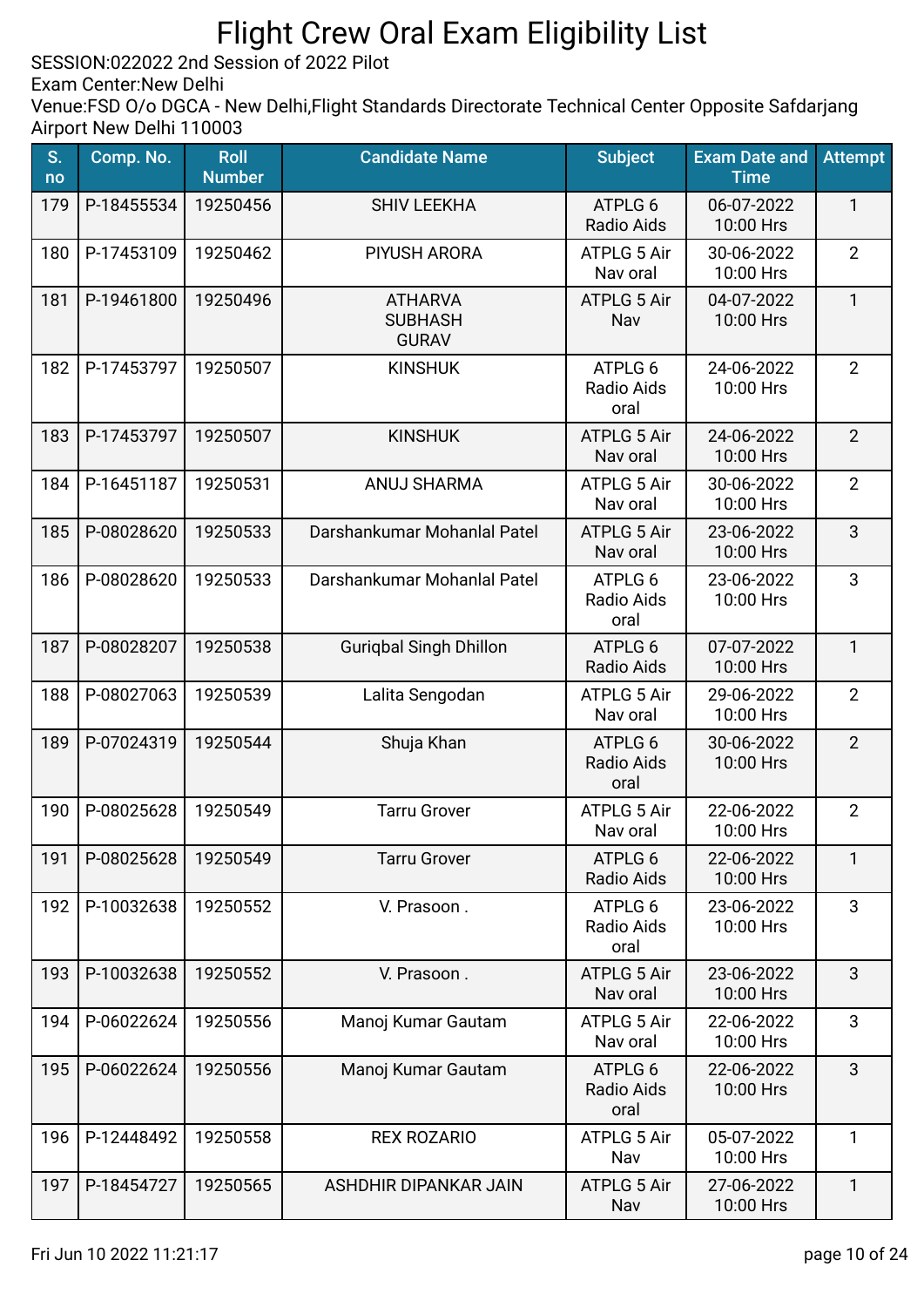SESSION:022022 2nd Session of 2022 Pilot

Exam Center:New Delhi

| S.<br>no | Comp. No.  | <b>Roll</b><br><b>Number</b> | <b>Candidate Name</b>             | <b>Subject</b>                       | <b>Exam Date and</b><br><b>Time</b> | <b>Attempt</b> |
|----------|------------|------------------------------|-----------------------------------|--------------------------------------|-------------------------------------|----------------|
| 198      | P-18454727 | 19250565                     | ASHDHIR DIPANKAR JAIN             | ATPLG 6<br>Radio Aids                | 27-06-2022<br>10:00 Hrs             | 1              |
| 199      | P-19460407 | 19250566                     | <b>KAJAL</b><br><b>KHATRI</b>     | <b>ATPLG 5 Air</b><br>Nav            | 28-06-2022<br>10:00 Hrs             | $\mathbf{1}$   |
| 200      | P-19460407 | 19250566                     | <b>KAJAL</b><br><b>KHATRI</b>     | ATPLG 6<br>Radio Aids                | 28-06-2022<br>10:00 Hrs             | $\mathbf{1}$   |
| 201      | P-18454906 | 19250571                     | <b>ARJUN BASU</b>                 | <b>ATPLG 5 Air</b><br>Nav            | 04-07-2022<br>10:00 Hrs             | $\mathbf{1}$   |
| 202      | P-14449998 | 19250572                     | <b>BIKRAMJIT SINGH</b>            | ATPLG 6<br>Radio Aids                | 07-07-2022<br>10:00 Hrs             | 1              |
| 203      | P-08027699 | 19250575                     | Tej Partap Singh Sandhu           | ATPLG 6<br><b>Radio Aids</b><br>oral | 30-06-2022<br>10:00 Hrs             | $\overline{2}$ |
| 204      | P-16451703 | 19250577                     | <b>KAMIL CHAWDA</b>               | <b>ATPLG 5 Air</b><br>Nav oral       | 01-07-2022<br>10:00 Hrs             | 3              |
| 205      | P-16451816 | 19250583                     | <b>CHAHAT SHARMA</b>              | ATPLG 6<br>Radio Aids                | 23-06-2022<br>10:00 Hrs             | $\mathbf{1}$   |
| 206      | P-16451816 | 19250583                     | <b>CHAHAT SHARMA</b>              | <b>ATPLG 5 Air</b><br>Nav            | 23-06-2022<br>10:00 Hrs             | $\mathbf{1}$   |
| 207      | P-18455088 | 19250591                     | <b>SHISHIR SUNDRIYAL</b>          | <b>ATPLG 5 Air</b><br>Nav            | 01-07-2022<br>10:00 Hrs             | $\mathbf{1}$   |
| 208      | P-08028030 | 19250595                     | <b>Gaurav Puran Pandey</b>        | ATPLG 6<br>Radio Aids                | 06-07-2022<br>10:00 Hrs             | $\mathbf{1}$   |
| 209      | P-18455034 | 19250596                     | <b>TAPISH GUPTA</b>               | ATPLG 6<br>Radio Aids                | 04-07-2022<br>10:00 Hrs             | $\mathbf{1}$   |
| 210      | P-18454214 | 19250599                     | <b>SAHIL SINGH</b>                | <b>ATPLG 5 Air</b><br>Nav            | 05-07-2022<br>10:00 Hrs             | 1              |
| 211      | P-17452157 | 19250603                     | <b>CHITHRAN</b><br>P <sub>U</sub> | ATPLG 6<br>Radio Aids                | 05-07-2022<br>10:00 Hrs             | 1              |
| 212      | P-10031559 | 19250608                     | Karan Inder Kumar Khushalani      | ATPLG 6<br>Radio Aids                | 04-07-2022<br>10:00 Hrs             | $\mathbf{1}$   |
| 213      | P-11033342 | 19250617                     | Saurabh Middha                    | <b>ATPLG 5 Air</b><br>Nav oral       | 29-06-2022<br>10:00 Hrs             | 3              |
| 214      | P-18455217 | 19250641                     | <b>SHARANG GULIANI</b>            | <b>ATPLG 5 Air</b><br>Nav oral       | 29-06-2022<br>10:00 Hrs             | $\overline{2}$ |
| 215      | P-16452029 | 19250651                     | <b>KABIR TALWAR</b>               | <b>ATPLG 5 Air</b><br>Nav oral       | 30-06-2022<br>10:00 Hrs             | $\overline{2}$ |
| 216      | P-18454212 | 19250653                     | <b>KARTIK KALRA</b>               | <b>ATPLG 5 Air</b><br>Nav oral       | 24-06-2022<br>10:00 Hrs             | $\overline{2}$ |
| 217      | P-18454212 | 19250653                     | <b>KARTIK KALRA</b>               | ATPLG 6<br>Radio Aids<br>oral        | 24-06-2022<br>10:00 Hrs             | $\overline{2}$ |
| 218      | P-19460991 | 19250656                     | <b>SHREYA</b><br><b>KAPOOR</b>    | <b>ATPLG 5 Air</b><br>Nav            | 01-07-2022<br>10:00 Hrs             | $\mathbf{1}$   |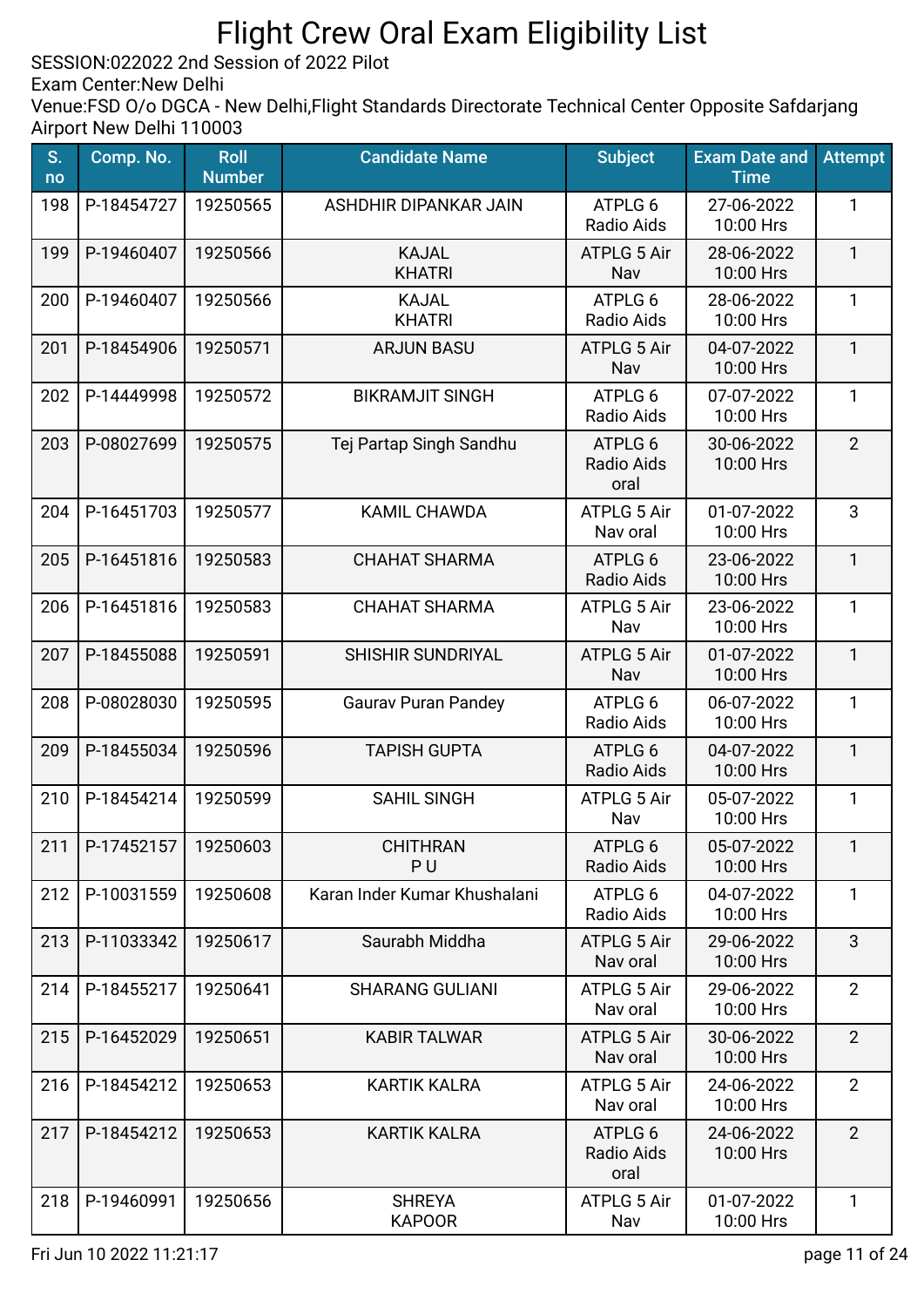SESSION:022022 2nd Session of 2022 Pilot

Exam Center:New Delhi

| S.<br>no | Comp. No.  | <b>Roll</b><br><b>Number</b> | <b>Candidate Name</b>            | <b>Subject</b>                 | <b>Exam Date and</b><br><b>Time</b> | <b>Attempt</b> |
|----------|------------|------------------------------|----------------------------------|--------------------------------|-------------------------------------|----------------|
| 219      | P-18460029 | 19250658                     | <b>ABHISHEK</b><br><b>CHAWLA</b> | <b>ATPLG 5 Air</b><br>Nav oral | 22-06-2022<br>10:00 Hrs             | $\overline{2}$ |
| 220      | P-18460029 | 19250658                     | <b>ABHISHEK</b><br><b>CHAWLA</b> | ATPLG 6<br>Radio Aids<br>oral  | 22-06-2022<br>10:00 Hrs             | $\overline{2}$ |
| 221      | P-08027338 | 19250668                     | Mayank Madan                     | ATPLG 6<br>Radio Aids<br>oral  | 29-06-2022<br>10:00 Hrs             | 3              |
| 222      | P-17453822 | 19250673                     | SARTHAK KUMAR SINGH              | <b>ATPLG 5 Air</b><br>Nav      | 06-07-2022<br>10:00 Hrs             | 1              |
| 223      | P-19461407 | 19250676                     | <b>NISHANT</b><br>YADAV          | <b>ATPLG 5 Air</b><br>Nav oral | 28-06-2022<br>10:00 Hrs             | $\overline{2}$ |
| 224      | P-19461407 | 19250676                     | <b>NISHANT</b><br>YADAV          | ATPLG 6<br>Radio Aids          | 28-06-2022<br>10:00 Hrs             | $\mathbf{1}$   |
| 225      | P-15450252 | 19250684                     | <b>ADHIRAJ SINGH</b>             | <b>ATPLG 5 Air</b><br>Nav oral | 29-06-2022<br>10:00 Hrs             | $\overline{2}$ |
| 226      | P-02015957 | 19250687                     | Rajiv Khosla                     | ATPLG 6<br>Radio Aids<br>oral  | 29-06-2022<br>10:00 Hrs             | 3              |
| 227      | P-19463083 | 19250688                     | <b>ADITYA</b><br><b>PRAKASH</b>  | <b>ATPLG 5 Air</b><br>Nav      | 28-06-2022<br>10:00 Hrs             | $\mathbf{1}$   |
| 228      | P-19463083 | 19250688                     | <b>ADITYA</b><br><b>PRAKASH</b>  | ATPLG 6<br>Radio Aids          | 28-06-2022<br>10:00 Hrs             | $\mathbf{1}$   |
| 229      | P-16451306 | 19250691                     | <b>RAHUL GUPTA</b>               | ATPLG 6<br>Radio Aids          | 07-07-2022<br>10:00 Hrs             | 1              |
| 230      | P-19461786 | 19250697                     | <b>KARTIK</b><br><b>GUPTA</b>    | <b>ATPLG 5 Air</b><br>Nav      | 28-06-2022<br>10:00 Hrs             | 1              |
| 231      | P-19461786 | 19250697                     | <b>KARTIK</b><br><b>GUPTA</b>    | ATPLG 6<br><b>Radio Aids</b>   | 28-06-2022<br>10:00 Hrs             | $\mathbf{1}$   |
| 232      | P-08027066 | 19250698                     | Praveen Kumar                    | ATPLG 6<br>Radio Aids          | 06-07-2022<br>10:00 Hrs             | $\mathbf{1}$   |
| 233      | P-08025384 | 19250705                     | Rajinder Singh M                 | <b>ATPLG 5 Air</b><br>Nav      | 22-06-2022<br>10:00 Hrs             | $\mathbf{1}$   |
| 234      | P-08025384 | 19250705                     | Rajinder Singh M                 | ATPLG 6<br>Radio Aids          | 22-06-2022<br>10:00 Hrs             | $\mathbf{1}$   |
| 235      | P-18454932 | 19250719                     | <b>ASTIK BHARDWAJ</b>            | <b>ATPLG 5 Air</b><br>Nav oral | 27-06-2022<br>10:00 Hrs             | $\overline{2}$ |
| 236      | P-18454932 | 19250719                     | <b>ASTIK BHARDWAJ</b>            | ATPLG 6<br>Radio Aids<br>oral  | 27-06-2022<br>10:00 Hrs             | $\overline{2}$ |
| 237      | P-11447739 | 19250723                     | <b>SUSHAIN BISLA</b>             | <b>ATPLG 5 Air</b><br>Nav oral | 30-06-2022<br>10:00 Hrs             | $\overline{2}$ |
| 238      | P-18455028 | 19250725                     | <b>BHANU PRATAP SINGH KASWAN</b> | <b>ATPLG 5 Air</b><br>Nav      | 04-07-2022<br>10:00 Hrs             | 1              |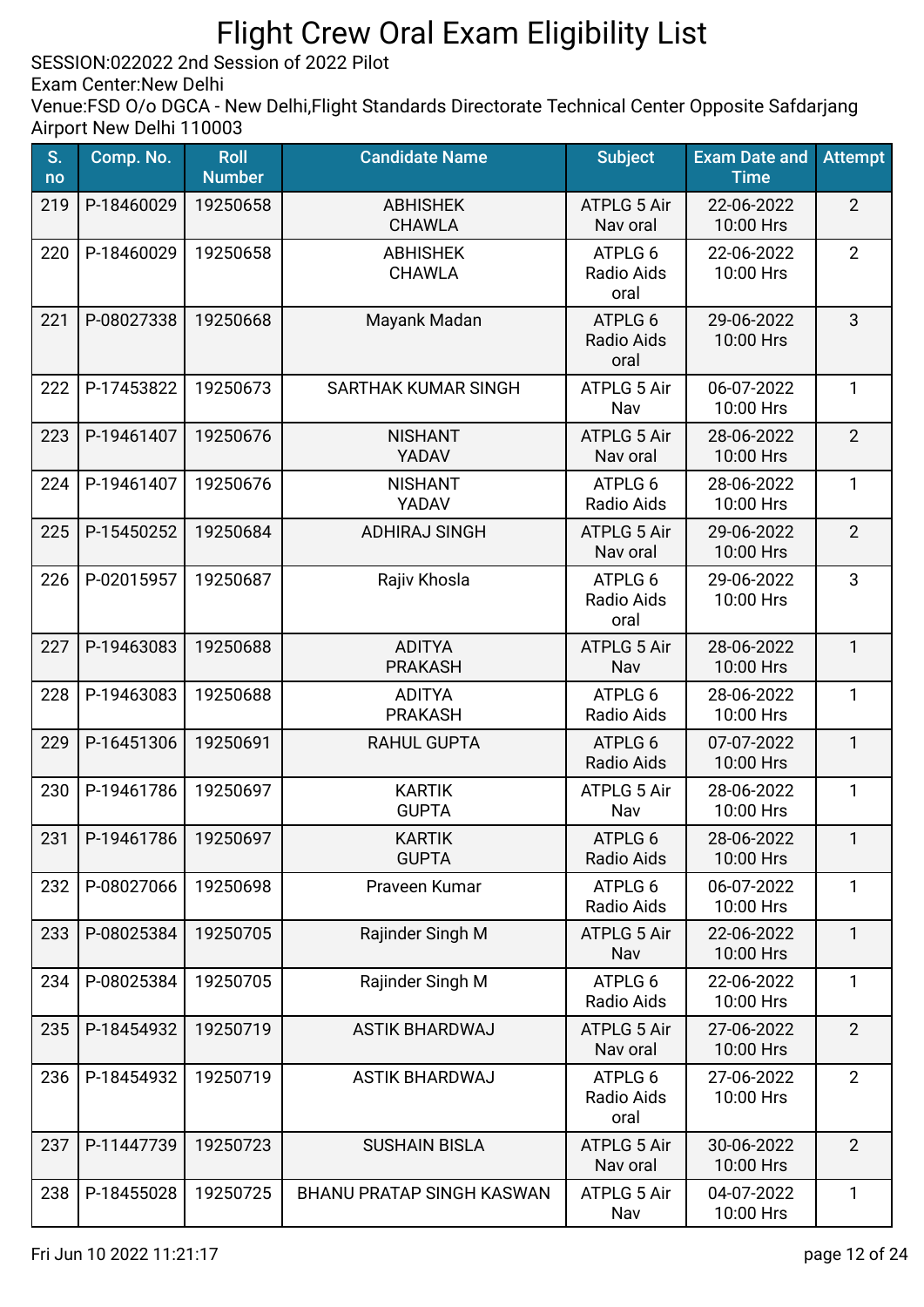SESSION:022022 2nd Session of 2022 Pilot

Exam Center:New Delhi

| S.<br>no | Comp. No.             | <b>Roll</b><br><b>Number</b> | <b>Candidate Name</b>                  | <b>Subject</b>                       | <b>Exam Date and</b><br><b>Time</b> | <b>Attempt</b> |
|----------|-----------------------|------------------------------|----------------------------------------|--------------------------------------|-------------------------------------|----------------|
| 239      | P-18460622            | 19250726                     | <b>ABHISHEK</b><br><b>SHARMA</b>       | ATPLG 6<br>Radio Aids                | 06-07-2022<br>10:00 Hrs             | $\mathbf{1}$   |
| 240      | P-05020239            | 19250728                     | <b>Vivek</b><br>Kumar                  | ATPLG 5 Air<br>Nav                   | 05-07-2022<br>10:00 Hrs             | 1              |
| 241      | P-18454019            | 19250731                     | <b>NEETU GUPTA</b>                     | <b>ATPLG 5 Air</b><br>Nav            | 04-07-2022<br>10:00 Hrs             | $\mathbf{1}$   |
| 242      | P-17453293            | 19250736                     | <b>ARNAV MAHABIR</b>                   | <b>ATPLG 5 Air</b><br>Nav oral       | 24-06-2022<br>10:00 Hrs             | $\overline{2}$ |
| 243      | P-17453293            | 19250736                     | <b>ARNAV MAHABIR</b>                   | ATPLG 6<br>Radio Aids<br>oral        | 24-06-2022<br>10:00 Hrs             | $\overline{2}$ |
| 244      | P-19460273            | 19250741                     | <b>SHREYANSH S GUPTA</b>               | <b>ATPLG 5 Air</b><br>Nav            | 27-06-2022<br>10:00 Hrs             | $\mathbf{1}$   |
| 245      | P-19460273            | 19250741                     | <b>SHREYANSH S GUPTA</b>               | ATPLG 6<br>Radio Aids                | 27-06-2022<br>10:00 Hrs             | $\mathbf{1}$   |
| 246      | P-17452814            | 19250755                     | PAWANDEEP SINGH                        | <b>ATPLG 5 Air</b><br>Nav oral       | 24-06-2022<br>10:00 Hrs             | $\overline{2}$ |
| 247      | P-17452814            | 19250755                     | PAWANDEEP SINGH                        | ATPLG 6<br>Radio Aids                | 24-06-2022<br>10:00 Hrs             | 1              |
| 248      | P-19461355            | 19250758                     | <b>YASHIKA</b><br><b>KALRA</b>         | <b>ATPLG 5 Air</b><br>Nav            | 04-07-2022<br>10:00 Hrs             | 1              |
| 249      | P-18455201            | 19250760                     | <b>SONAL KALIA</b>                     | ATPLG 6<br>Radio Aids                | 04-07-2022<br>10:00 Hrs             | $\mathbf{1}$   |
| 250      | P-19460409            | 19250763                     | <b>GAURAV</b><br><b>KUMAR</b>          | <b>ATPLG 5 Air</b><br>Nav            | 28-06-2022<br>10:00 Hrs             | 1              |
| 251      | P-19460409            | 19250763                     | <b>GAURAV</b><br><b>KUMAR</b>          | ATPLG 6<br>Radio Aids                | 28-06-2022<br>10:00 Hrs             | $\mathbf{1}$   |
| 252      | P-18454596   19250765 |                              | <b>RAHUL VERMA</b>                     | ATPLG 6<br>Radio Aids                | 06-07-2022<br>10:00 Hrs             | $\mathbf{1}$   |
| 253      | P-17453525            | 19250769                     | DHRUV AMIT CHINCHOLIKAR                | ATPLG 6<br><b>Radio Aids</b><br>oral | 30-06-2022<br>10:00 Hrs             | $\overline{2}$ |
| 254      | P-15450714            | 19250784                     | <b>RISHABH SEJWAL</b>                  | <b>ATPLG 5 Air</b><br>Nav            | 01-07-2022<br>10:00 Hrs             | $\mathbf{1}$   |
| 255      | P-07024736            | 19250788                     | Ragini Ishverlal Parmar                | ATPLG 6<br>Radio Aids                | 07-07-2022<br>10:00 Hrs             | 1              |
| 256      | P-17452194            | 19250790                     | <b>RISHAB BHALLA</b>                   | <b>ATPLG 5 Air</b><br>Nav oral       | 29-06-2022<br>10:00 Hrs             | 3              |
| 257      | P-16451934            | 19250798                     | RAJAT MAHAJAN                          | ATPCG 3 Nav<br>Comp                  | 29-06-2022<br>10:00 Hrs             | $\mathbf{1}$   |
| 258      | P-08025484            | 19250801                     | Vishnumurthy Balkishan<br>Dyavarchetty | ATPLG 6<br>Radio Aids                | 07-07-2022<br>10:00 Hrs             | $\mathbf{1}$   |
| 259      | P-19460477            | 19250816                     | <b>RAJSHUBHAM</b><br><b>JHA</b>        | <b>ATPLG 5 Air</b><br>Nav            | 28-06-2022<br>10:00 Hrs             | 1              |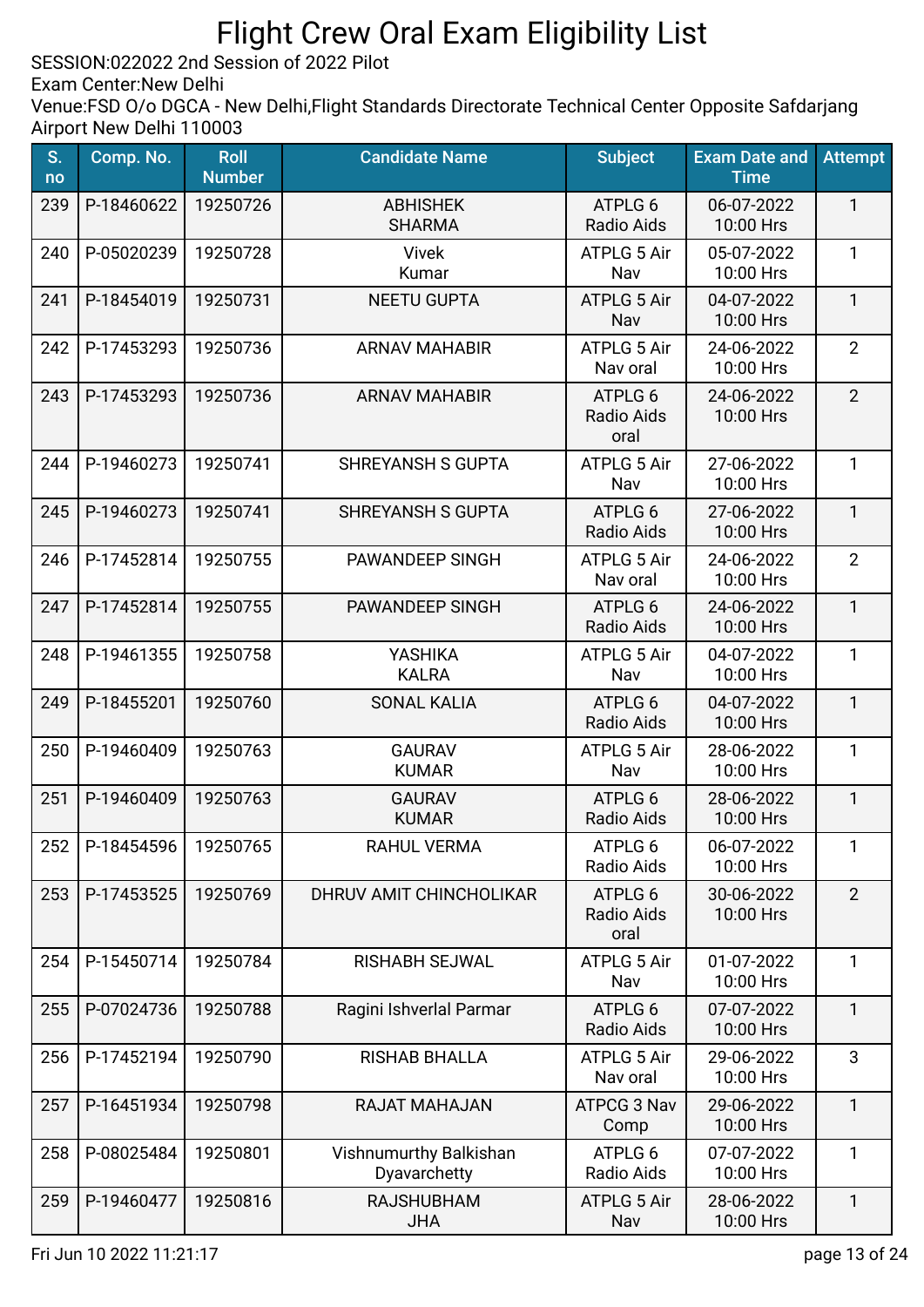SESSION:022022 2nd Session of 2022 Pilot

Exam Center:New Delhi

| S.<br>no | Comp. No.  | <b>Roll</b><br><b>Number</b> | <b>Candidate Name</b>                       | <b>Subject</b>                 | <b>Exam Date and</b><br><b>Time</b> | <b>Attempt</b> |
|----------|------------|------------------------------|---------------------------------------------|--------------------------------|-------------------------------------|----------------|
| 260      | P-19460477 | 19250816                     | <b>RAJSHUBHAM</b><br><b>JHA</b>             | ATPLG 6<br>Radio Aids          | 28-06-2022<br>10:00 Hrs             | 1              |
| 261      | P-17452289 | 19250832                     | <b>SOURABH JAIN</b>                         | <b>ATPLG 5 Air</b><br>Nav oral | 30-06-2022<br>10:00 Hrs             | $\overline{2}$ |
| 262      | P-18454422 | 19250839                     | <b>SHANTANU KOHLI</b>                       | ATPLG 6<br>Radio Aids          | 05-07-2022<br>10:00 Hrs             | 1              |
| 263      | P-11034613 | 19250841                     | Raman Agarwal                               | <b>ATPLG 5 Air</b><br>Nav oral | 29-06-2022<br>10:00 Hrs             | 3              |
| 264      | P-17452678 | 19250842                     | <b>SWAPNIL SANJAY SULE</b>                  | ATPLG 6<br>Radio Aids          | 06-07-2022<br>10:00 Hrs             | $\mathbf{1}$   |
| 265      | P-08027331 | 19250844                     | Aabhas Dave                                 | ATPLG 5 Air<br>Nav oral        | 23-06-2022<br>10:00 Hrs             | $\overline{2}$ |
| 266      | P-08027331 | 19250844                     | Aabhas Dave                                 | ATPLG 6<br>Radio Aids<br>oral  | 23-06-2022<br>10:00 Hrs             | $\overline{2}$ |
| 267      | P-19460395 | 19250861                     | <b>SHRADHA</b><br><b>BHAWNANI</b>           | ATPLG 5 Air<br>Nav oral        | 28-06-2022<br>10:00 Hrs             | $\overline{2}$ |
| 268      | P-19460395 | 19250861                     | <b>SHRADHA</b><br><b>BHAWNANI</b>           | ATPLG 6<br>Radio Aids<br>oral  | 28-06-2022<br>10:00 Hrs             | $\overline{2}$ |
| 269      | P-05019031 | 19250878                     | Namrata Bahen Subhash Bhai<br><b>Bhatt</b>  | ATPLG 5 Air<br>Nav oral        | 30-06-2022<br>10:00 Hrs             | $\overline{2}$ |
| 270      | P-10032932 | 19250879                     | Gagan Deep Singh                            | <b>ATPLG 5 Air</b><br>Nav      | 05-07-2022<br>10:00 Hrs             | 1              |
| 271      | P-19461654 | 19250885                     | <b>ARJUN</b><br><b>BANSAL</b>               | <b>ATPLG 5 Air</b><br>Nav      | 05-07-2022<br>10:00 Hrs             | $\mathbf{1}$   |
| 272      | P-12448431 | 19250890                     | <b>UPENDRA KUMAR</b>                        | ATPLG 5 Air<br>Nav             | 04-07-2022<br>10:00 Hrs             | 1              |
| 273      | P-19460063 | 19250894                     | <b>JANSHER SINGH SIDHU</b>                  | <b>ATPLG 5 Air</b><br>Nav oral | 27-06-2022<br>10:00 Hrs             | $\overline{2}$ |
| 274      | P-19460063 | 19250894                     | <b>JANSHER SINGH SIDHU</b>                  | ATPLG 6<br>Radio Aids<br>oral  | 27-06-2022<br>10:00 Hrs             | $\overline{2}$ |
| 275      | P-14449414 | 19250896                     | <b>JEETENDRA SINGH CHAHAR</b>               | <b>ATPLG 5 Air</b><br>Nav      | 23-06-2022<br>10:00 Hrs             | $\mathbf{1}$   |
| 276      | P-14449414 | 19250896                     | <b>JEETENDRA SINGH CHAHAR</b>               | ATPLG 6<br>Radio Aids          | 23-06-2022<br>10:00 Hrs             | $\mathbf{1}$   |
| 277      | P-08026894 | 19250906                     | <b>Archit Gupta</b>                         | <b>ATPLG 5 Air</b><br>Nav oral | 22-06-2022<br>10:00 Hrs             | $\overline{2}$ |
| 278      | P-08026894 | 19250906                     | Archit Gupta                                | ATPLG 6<br>Radio Aids<br>oral  | 22-06-2022<br>10:00 Hrs             | $\overline{2}$ |
| 279      | P-14449800 | 19250909                     | MOIDEEN ABDUL KHADAR<br>MOHAMMED JAMALUDEEN | ATPLG 6<br>Radio Aids          | 04-07-2022<br>10:00 Hrs             | 1              |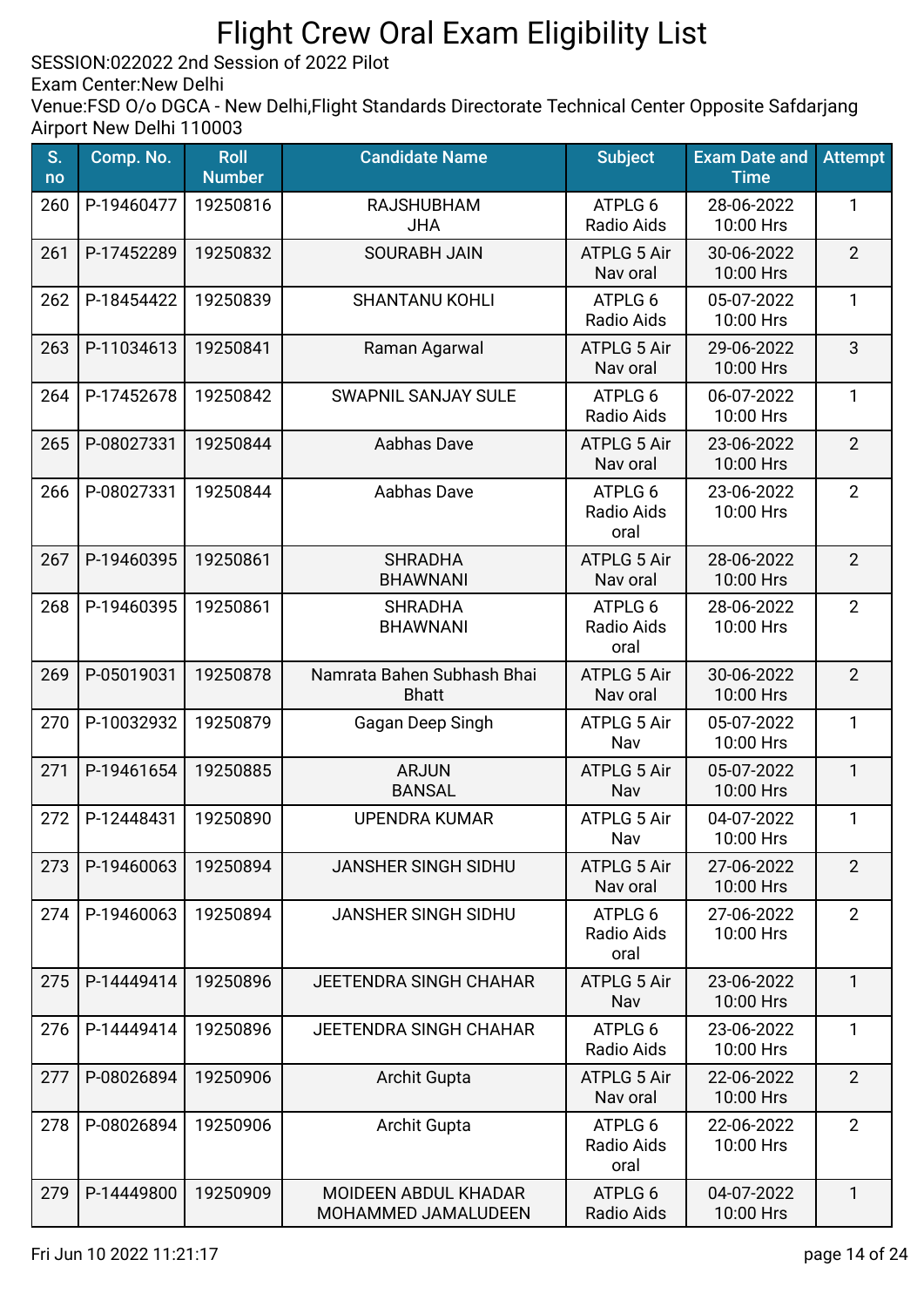SESSION:022022 2nd Session of 2022 Pilot

Exam Center:New Delhi

| S.<br>no | Comp. No.  | <b>Roll</b><br><b>Number</b> | <b>Candidate Name</b>         | <b>Subject</b>                       | <b>Exam Date and</b><br><b>Time</b> | <b>Attempt</b> |
|----------|------------|------------------------------|-------------------------------|--------------------------------------|-------------------------------------|----------------|
| 280      | P-10032732 | 19250911                     | Ajit Kumar Ojha               | ATPLG 5 Air<br>Nav                   | 05-07-2022<br>10:00 Hrs             | 1              |
| 281      | P-18460859 | 19250919                     | <b>MOHIT</b><br><b>GUPTA</b>  | <b>ATPLG 5 Air</b><br>Nav            | 04-07-2022<br>10:00 Hrs             | $\mathbf{1}$   |
| 282      | P-19461850 | 19250931                     | <b>VINEET</b><br><b>SINGH</b> | ATPCG 3 Nav<br>Comp oral             | 28-06-2022<br>10:00 Hrs             | $\overline{2}$ |
| 283      | P-18460713 | 19250934                     | YERRAM BHARGAV                | <b>ATPLG 5 Air</b><br>Nav            | 27-06-2022<br>10:00 Hrs             | $\mathbf{1}$   |
| 284      | P-18460713 | 19250934                     | YERRAM BHARGAV                | ATPLG 6<br>Radio Aids                | 27-06-2022<br>10:00 Hrs             | $\mathbf{1}$   |
| 285      | P-10031910 | 19250938                     | Rahul Kumar Singh             | <b>ATPLG 5 Air</b><br>Nav oral       | 30-06-2022<br>10:00 Hrs             | $\overline{2}$ |
| 286      | P-15450666 | 19250940                     | <b>DEBOLINA DUTTA</b>         | ATPLG 6<br>Radio Aids                | 07-07-2022<br>10:00 Hrs             | 1              |
| 287      | P-06023537 | 19250942                     | Palash Roy                    | ATPLG 6<br>Radio Aids                | 07-07-2022<br>10:00 Hrs             | $\mathbf{1}$   |
| 288      | P-17452585 | 19250943                     | PRATEEK NEVATIA               | ATPLG 6<br>Radio Aids                | 04-07-2022<br>10:00 Hrs             | $\mathbf{1}$   |
| 289      | P-08026697 | 19250949                     | <b>Vibhor Sachdev</b>         | ATPLG 5 Air<br>Nav                   | 04-07-2022<br>10:00 Hrs             | $\mathbf{1}$   |
| 290      | P-09029223 | 19250963                     | Rachita Matta                 | <b>ATPLG 5 Air</b><br>Nav            | 05-07-2022<br>10:00 Hrs             | $\mathbf{1}$   |
| 291      | P-18455493 | 19250970                     | HARINDER SINGH CHOUHAN        | ATPLG 6<br>Radio Aids<br>oral        | 01-07-2022<br>10:00 Hrs             | $\overline{2}$ |
| 292      | P-18454405 | 19250979                     | <b>ANIRUDH GAUTAM</b>         | ATPLG 6<br>Radio Aids                | 06-07-2022<br>10:00 Hrs             | $\mathbf{1}$   |
| 293      | P-15450843 | 19250980                     | ADITYA MEHTA                  | ATPLG 5 Air<br>Nav                   | 23-06-2022<br>10:00 Hrs             | 1              |
| 294      | P-15450843 | 19250980                     | <b>ADITYA MEHTA</b>           | ATPLG 6<br>Radio Aids                | 23-06-2022<br>10:00 Hrs             | 1              |
| 295      | P-14449560 | 19250982                     | <b>AJITESH SUMMY</b>          | <b>ATPLG 5 Air</b><br>Nav            | 04-07-2022<br>10:00 Hrs             | $\mathbf{1}$   |
| 296      | P-17452803 | 19250989                     | <b>GAURAV BHARDWAJ</b>        | <b>ATPLG 5 Air</b><br>Nav oral       | 24-06-2022<br>10:00 Hrs             | $\overline{2}$ |
| 297      | P-17452803 | 19250989                     | <b>GAURAV BHARDWAJ</b>        | ATPLG 6<br><b>Radio Aids</b><br>oral | 24-06-2022<br>10:00 Hrs             | $\overline{2}$ |
| 298      | P-07024986 | 19250990                     | <b>Hemant Sahu</b>            | <b>ATPLG 5 Air</b><br>Nav oral       | 22-06-2022<br>10:00 Hrs             | 3              |
| 299      | P-07024986 | 19250990                     | <b>Hemant Sahu</b>            | ATPLG 6<br>Radio Aids<br>oral        | 22-06-2022<br>10:00 Hrs             | $\overline{2}$ |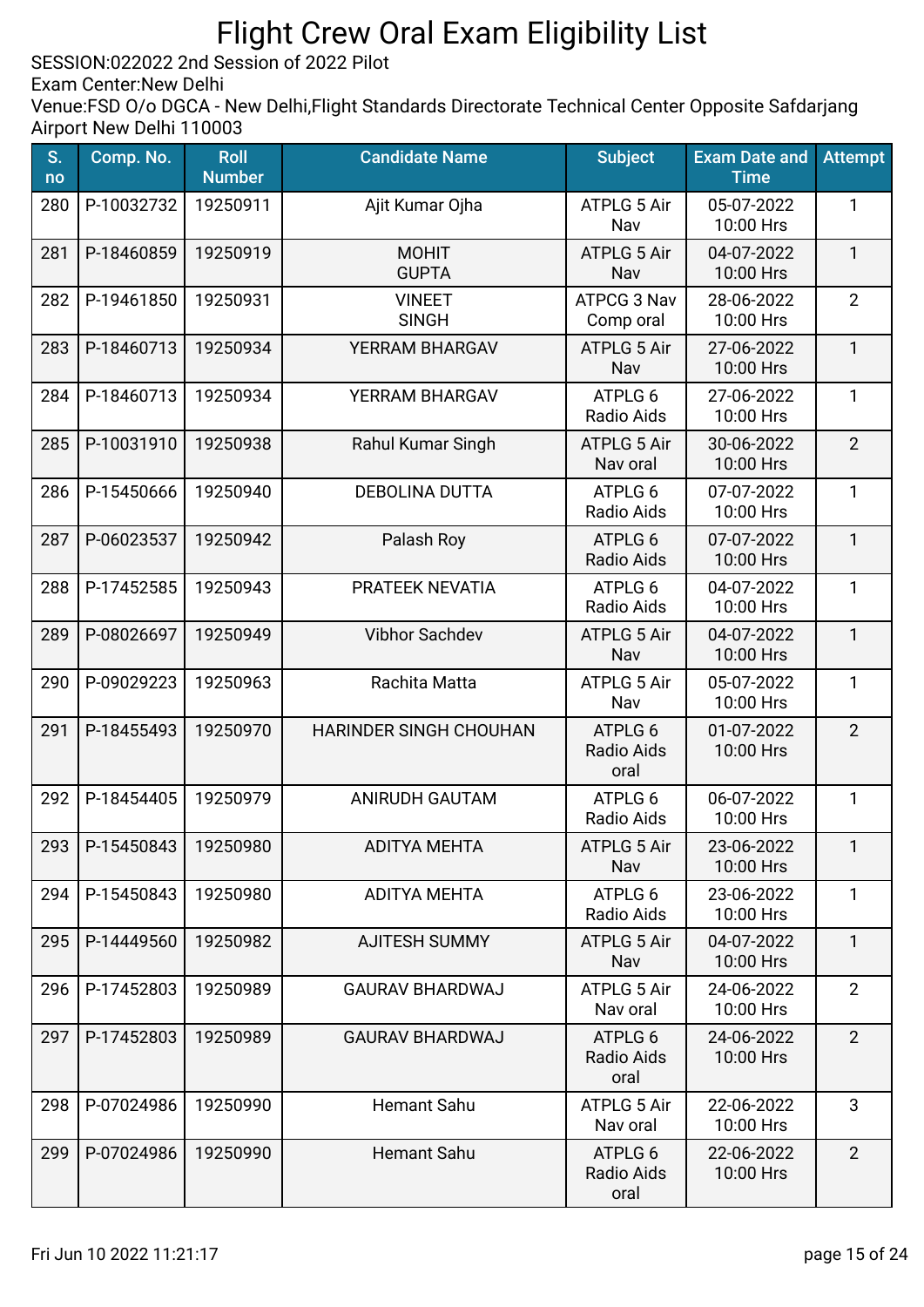SESSION:022022 2nd Session of 2022 Pilot

Exam Center:New Delhi

| S.<br>no | Comp. No.  | <b>Roll</b><br><b>Number</b> | <b>Candidate Name</b>                   | <b>Subject</b>                 | <b>Exam Date and</b><br><b>Time</b> | <b>Attempt</b> |
|----------|------------|------------------------------|-----------------------------------------|--------------------------------|-------------------------------------|----------------|
| 300      | P-18454182 | 19250991                     | TIRTH HITENDRAKUMAR PATEL               | ATPLG 6<br>Radio Aids          | 07-07-2022<br>10:00 Hrs             | 1              |
| 301      | P-12448366 | 19250993                     | <b>ASHISH SHARMA</b>                    | <b>ATPLG 5 Air</b><br>Nav      | 06-07-2022<br>10:00 Hrs             | $\mathbf{1}$   |
| 302      | P-15450484 | 19250994                     | <b>SHALINI SINGH</b>                    | <b>ATPLG 5 Air</b><br>Nav      | 01-07-2022<br>10:00 Hrs             | 1              |
| 303      | P-16451149 | 19250995                     | <b>UROOJ RIMNA</b>                      | ATPLG 6<br>Radio Aids<br>oral  | 29-06-2022<br>10:00 Hrs             | 3              |
| 304      | P-19460485 | 19250999                     | <b>RITVIK</b><br><b>RAWAT</b>           | ATPLG 6<br>Radio Aids          | 07-07-2022<br>10:00 Hrs             | $\mathbf{1}$   |
| 305      | P-12448276 | 19251001                     | <b>SHWETA CHAUDHARY</b>                 | ATPLG 6<br>Radio Aids          | 05-07-2022<br>10:00 Hrs             | $\mathbf{1}$   |
| 306      | P-09030304 | 19251003                     | Gagandeep Singh                         | ATPLG 6<br>Radio Aids<br>oral  | 30-06-2022<br>10:00 Hrs             | 3              |
| 307      | P-18460077 | 19251004                     | <b>TINA</b><br><b>AGARWAL</b>           | <b>ATPLG 5 Air</b><br>Nav      | 04-07-2022<br>10:00 Hrs             | $\mathbf{1}$   |
| 308      | P-19461634 | 19251008                     | <b>KARAN</b><br><b>BANSAL</b>           | <b>ATPLG 5 Air</b><br>Nav      | 05-07-2022<br>10:00 Hrs             | $\mathbf{1}$   |
| 309      | P-16451073 | 19251011                     | <b>ANUJ PRATAP SINGH</b>                | ATPLG 5 Air<br>Nav             | 01-07-2022<br>10:00 Hrs             | $\mathbf{1}$   |
| 310      | P-20460921 | 19251013                     | <b>AADAM SHAREEF</b><br><b>MOHAMMED</b> | <b>ATPLG 5 Air</b><br>Nav      | 28-06-2022<br>10:00 Hrs             | $\mathbf{1}$   |
| 311      | P-20460921 | 19251013                     | <b>AADAM SHAREEF</b><br><b>MOHAMMED</b> | ATPLG 6<br>Radio Aids          | 28-06-2022<br>10:00 Hrs             | 1              |
| 312      | P-16451502 | 19251018                     | <b>GUNEET SINGH</b>                     | <b>ATPLG 5 Air</b><br>Nav      | 05-07-2022<br>10:00 Hrs             | 1              |
| 313      | P-19461986 | 19251024                     | <b>ARYAN</b><br><b>BHATI</b>            | ATPLG 6<br>Radio Aids          | 28-06-2022<br>10:00 Hrs             | $\mathbf{1}$   |
| 314      | P-19461986 | 19251024                     | <b>ARYAN</b><br><b>BHATI</b>            | <b>ATPLG 5 Air</b><br>Nav      | 28-06-2022<br>10:00 Hrs             | 1              |
| 315      | P-17452550 | 19251032                     | <b>TANUJ SHARMA</b>                     | <b>ATPLG 5 Air</b><br>Nav      | 04-07-2022<br>10:00 Hrs             | $\mathbf{1}$   |
| 316      | P-17453743 | 19251041                     | <b>VIGNESHWAR</b><br>MUTHUKUMARASAMY    | <b>ATPLG 5 Air</b><br>Nav oral | 24-06-2022<br>10:00 Hrs             | $\overline{2}$ |
| 317      | P-17453743 | 19251041                     | <b>VIGNESHWAR</b><br>MUTHUKUMARASAMY    | ATPLG 6<br>Radio Aids<br>oral  | 24-06-2022<br>10:00 Hrs             | $\overline{2}$ |
| 318      | P-18454880 | 19251044                     | <b>KHUSHI GOYAL</b>                     | <b>ATPLG 5 Air</b><br>Nav oral | 27-06-2022<br>10:00 Hrs             | $\overline{2}$ |
| 319      | P-18454880 | 19251044                     | <b>KHUSHI GOYAL</b>                     | ATPLG 6<br>Radio Aids<br>oral  | 27-06-2022<br>10:00 Hrs             | $\overline{2}$ |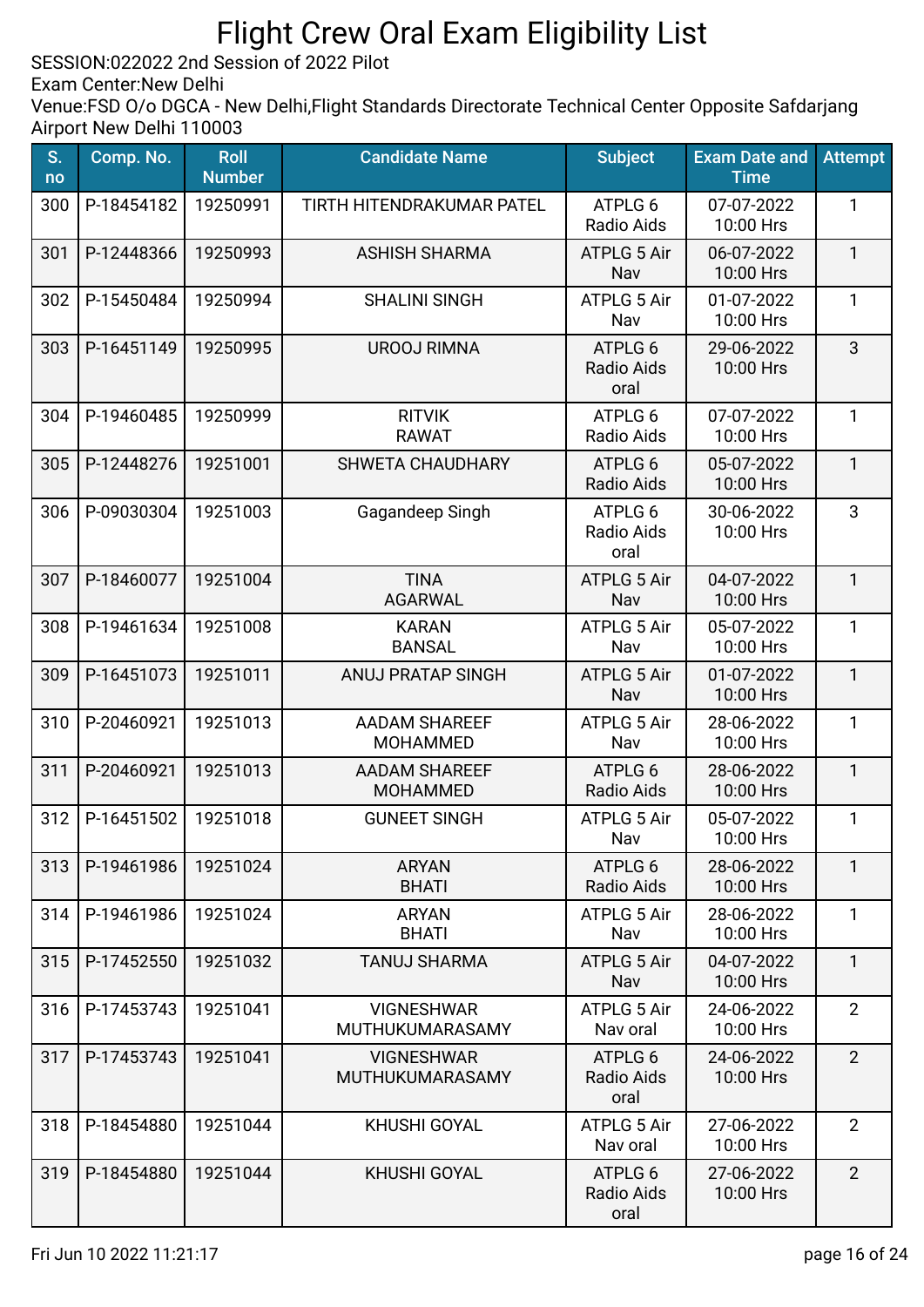SESSION:022022 2nd Session of 2022 Pilot

Exam Center:New Delhi

| S.<br>no | Comp. No.  | <b>Roll</b><br><b>Number</b> | <b>Candidate Name</b>             | <b>Subject</b>                 | <b>Exam Date and</b><br><b>Time</b> | <b>Attempt</b> |
|----------|------------|------------------------------|-----------------------------------|--------------------------------|-------------------------------------|----------------|
| 320      | P-16451512 | 19251057                     | <b>JASMEEN KAUR KOHLI</b>         | ATPLG 6<br>Radio Aids          | 07-07-2022<br>10:00 Hrs             | 1              |
| 321      | P-09030902 | 19251063                     | Rahul Bhatnagar                   | ATPLG 6<br>Radio Aids          | 06-07-2022<br>10:00 Hrs             | $\mathbf{1}$   |
| 322      | P-18455522 | 19251070                     | SAMIKSHA WAMANRAO NAKHALE         | ATPLG 5 Air<br>Nav             | 27-06-2022<br>10:00 Hrs             | $\mathbf{1}$   |
| 323      | P-18455522 | 19251070                     | SAMIKSHA WAMANRAO NAKHALE         | ATPLG 6<br>Radio Aids          | 27-06-2022<br>10:00 Hrs             | $\mathbf{1}$   |
| 324      | P-10033059 | 19251076                     | Dinabandhu Singh Sardar           | ATPLG 5 Air<br>Nav             | 04-07-2022<br>10:00 Hrs             | $\mathbf{1}$   |
| 325      | P-17452804 | 19251082                     | <b>SUKHMAN SINGH PUNIAN</b>       | ATPLG 6<br>Radio Aids<br>oral  | 30-06-2022<br>10:00 Hrs             | 3              |
| 326      | P-18455437 | 19251084                     | Nishchal<br>Sharma                | ATPLG 5 Air<br>Nav             | 05-07-2022<br>10:00 Hrs             | 1              |
| 327      | P-14450057 | 19251089                     | <b>RAVI SHANKAR</b>               | ATPLG 6<br>Radio Aids          | 07-07-2022<br>10:00 Hrs             | $\mathbf{1}$   |
| 328      | P-14450071 | 19251090                     | <b>KUSH SHARMA</b>                | ATPLG 6<br>Radio Aids          | 05-07-2022<br>10:00 Hrs             | 1              |
| 329      | P-07024253 | 19251093                     | Manoj Kumar Tanwar                | <b>ATPLG 5 Air</b><br>Nav oral | 22-06-2022<br>10:00 Hrs             | $\overline{2}$ |
| 330      | P-07024253 | 19251093                     | Manoj Kumar Tanwar                | ATPLG 6<br>Radio Aids<br>oral  | 22-06-2022<br>10:00 Hrs             | $\overline{2}$ |
| 331      | P-19460038 | 19251098                     | <b>SAIUSHMEY</b><br><b>NANGIA</b> | ATPLG 5 Air<br>Nav             | 27-06-2022<br>10:00 Hrs             | $\mathbf{1}$   |
| 332      | P-19460038 | 19251098                     | <b>SAIUSHMEY</b><br><b>NANGIA</b> | ATPLG 6<br>Radio Aids          | 27-06-2022<br>10:00 Hrs             | 1              |
| 333      | P-07023735 | 19251102                     | Sandeep Kumar Ahuja               | <b>ATPLG 5 Air</b><br>Nav      | 01-07-2022<br>10:00 Hrs             | 1              |
| 334      | P-19460264 | 19251106                     | <b>YATHARTH</b><br><b>DEVPURA</b> | <b>ATPLG 5 Air</b><br>Nav      | 01-07-2022<br>10:00 Hrs             | 1              |
| 335      | P-16451921 | 19251114                     | <b>NEHA AGARWAL</b>               | ATPLG 6<br>Radio Aids          | 06-07-2022<br>10:00 Hrs             | $\mathbf{1}$   |
| 336      | P-05019364 | 19251115                     | Amandeep Singh                    | <b>ATPLG 5 Air</b><br>Nav      | 04-07-2022<br>10:00 Hrs             | $\mathbf{1}$   |
| 337      | P-16451796 | 19251118                     | PRASANNA TAPDIYA                  | <b>ATPLG 5 Air</b><br>Nav oral | 24-06-2022<br>10:00 Hrs             | 3              |
| 338      | P-16451796 | 19251118                     | PRASANNA TAPDIYA                  | ATPLG 6<br>Radio Aids<br>oral  | 24-06-2022<br>10:00 Hrs             | $\overline{2}$ |
| 339      | P-15450854 | 19251125                     | <b>RISHVI</b>                     | ATPLG 6<br>Radio Aids<br>oral  | 01-07-2022<br>10:00 Hrs             | 3              |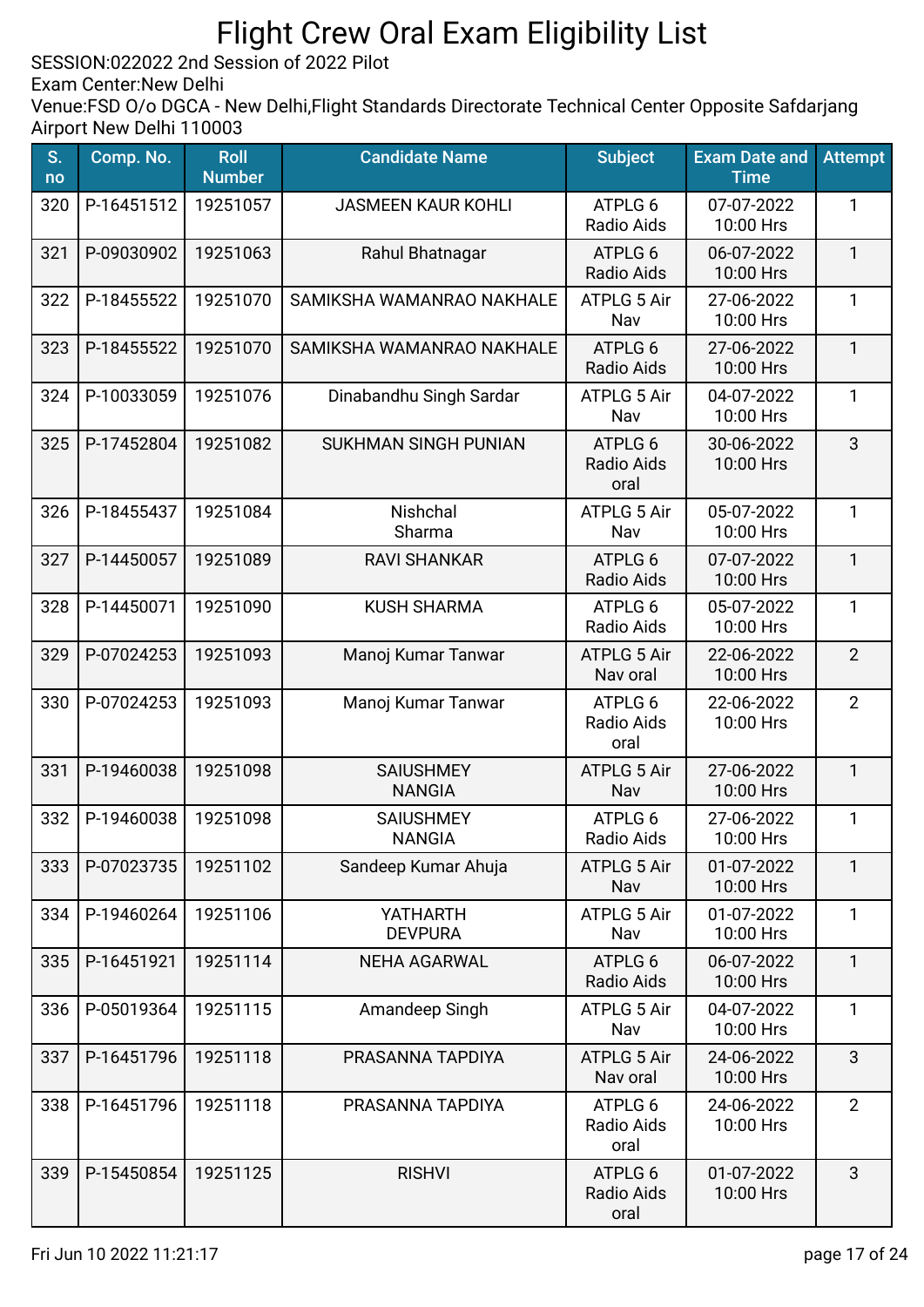SESSION:022022 2nd Session of 2022 Pilot

Exam Center:New Delhi

| S.<br>no | Comp. No.        | <b>Roll</b><br><b>Number</b> | <b>Candidate Name</b>          | <b>Subject</b>                 | <b>Exam Date and</b><br><b>Time</b> | <b>Attempt</b> |
|----------|------------------|------------------------------|--------------------------------|--------------------------------|-------------------------------------|----------------|
| 340      | P-09030675       | 19251126                     | Jigyasa Garg                   | ATPLG 6<br>Radio Aids          | 06-07-2022<br>10:00 Hrs             | 1              |
| 341      | P-14449340       | 19251129                     | <b>AASTA GARG</b>              | <b>ATPLG 5 Air</b><br>Nav      | 01-07-2022<br>10:00 Hrs             | $\mathbf{1}$   |
| 342      | P-17453211       | 19251137                     | KHUSDEEP SINGH BOLA            | ATPLG 5 Air<br>Nav             | 05-07-2022<br>10:00 Hrs             | $\mathbf{1}$   |
| 343      | P-11033649       | 19251145                     | Pushpa Sindher                 | ATPLG 5 Air<br>Nav oral        | 29-06-2022<br>10:00 Hrs             | $\overline{2}$ |
| 344      | P-08027308       | 19251149                     | Himanshu Sharma                | ATPLG 6<br>Radio Aids          | 04-07-2022<br>10:00 Hrs             | $\mathbf{1}$   |
| 345      | P-19461492       | 19251156                     | <b>ANKITA</b><br><b>BAKSHI</b> | <b>ATPLG 5 Air</b><br>Nav      | 27-06-2022<br>10:00 Hrs             | $\mathbf{1}$   |
| 346      | P-19461492       | 19251156                     | <b>ANKITA</b><br><b>BAKSHI</b> | ATPLG 6<br>Radio Aids          | 27-06-2022<br>10:00 Hrs             | 1              |
| 347      | P-13449265       | 19251159                     | RATNPRIYA PRASAD               | ATPLG 6<br>Radio Aids          | 04-07-2022<br>10:00 Hrs             | $\mathbf{1}$   |
| 348      | P-05018816       | 19251160                     | Vireshwar Kumar Nirmal         | ATPLG 5 Air<br>Nav             | 01-07-2022<br>10:00 Hrs             | $\mathbf{1}$   |
| 349      | P-05018144       | 19251163                     | Shiv Shankar Jaiswal           | ATPLG 6<br>Radio Aids<br>oral  | 22-06-2022<br>10:00 Hrs             | $\overline{2}$ |
| 350      | P-05018144       | 19251163                     | Shiv Shankar Jaiswal           | <b>ATPLG 5 Air</b><br>Nav      | 22-06-2022<br>10:00 Hrs             | $\mathbf{1}$   |
| 351      | P-07024550       | 19251171                     | Akshat Sharma                  | <b>ATPLG 5 Air</b><br>Nav oral | 22-06-2022<br>10:00 Hrs             | $\overline{2}$ |
| 352      | P-07024550       | 19251171                     | Akshat Sharma                  | ATPLG 6<br>Radio Aids          | 22-06-2022<br>10:00 Hrs             | $\mathbf{1}$   |
|          | 353   P-06021752 | 19251174                     | Raajas Satish Vichare          | <b>ATPLG 5 Air</b><br>Nav oral | 22-06-2022<br>10:00 Hrs             | З              |
| 354      | P-06021752       | 19251174                     | Raajas Satish Vichare          | ATPLG 6<br>Radio Aids<br>oral  | 22-06-2022<br>10:00 Hrs             | $\overline{2}$ |
| 355      | P-08027681       | 19251175                     | Nitish -- Kumar                | ATPLG 6<br>Radio Aids          | 07-07-2022<br>10:00 Hrs             | $\mathbf{1}$   |
| 356      | P-04017577       | 19251176                     | Rajesh Ranwan                  | ATPCG 3 Nav<br>Comp            | 29-06-2022<br>10:00 Hrs             | $\mathbf{1}$   |
| 357      | P-18454748       | 19251178                     | YASHANSHI                      | ATPLG 5 Air<br>Nav oral        | 27-06-2022<br>10:00 Hrs             | $\overline{2}$ |
| 358      | P-18454748       | 19251178                     | YASHANSHI                      | ATPLG 6<br>Radio Aids<br>oral  | 27-06-2022<br>10:00 Hrs             | $\overline{2}$ |
| 359      | P-07025212       | 19251180                     | Himanshu Bajaj                 | ATPLG 6<br>Radio Aids          | 06-07-2022<br>10:00 Hrs             | $\mathbf{1}$   |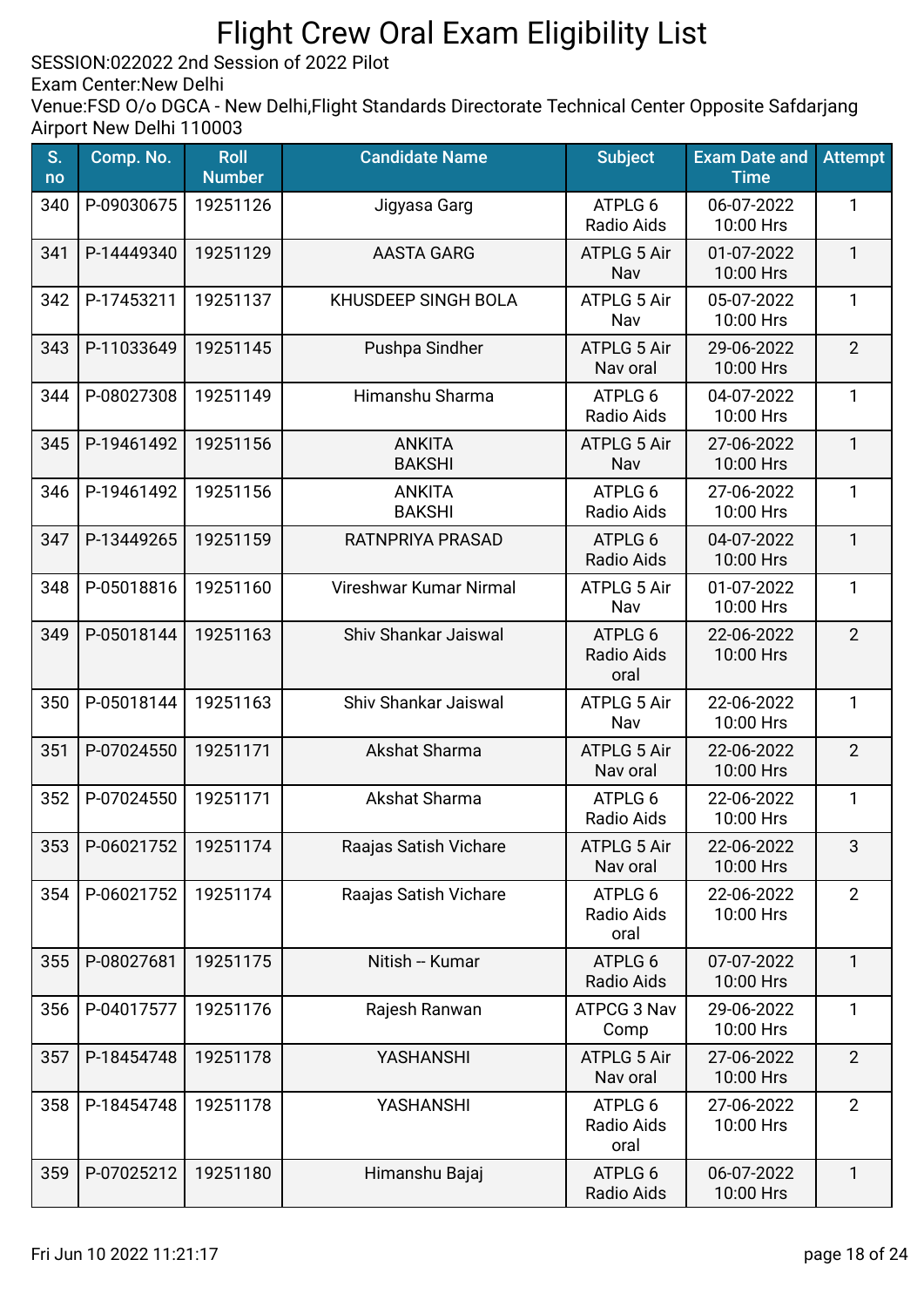SESSION:022022 2nd Session of 2022 Pilot

Exam Center:New Delhi

| S.<br>no | Comp. No.  | <b>Roll</b><br><b>Number</b> | <b>Candidate Name</b>           | <b>Subject</b>                 | <b>Exam Date and</b><br><b>Time</b> | <b>Attempt</b> |
|----------|------------|------------------------------|---------------------------------|--------------------------------|-------------------------------------|----------------|
| 360      | P-09030174 | 19251181                     | <b>Prashant Verma</b>           | <b>ATPLG 5 Air</b><br>Nav oral | 29-06-2022<br>10:00 Hrs             | $\overline{2}$ |
| 361      | P-20461134 | 19251189                     | <b>SHITIJ</b><br><b>VASHIST</b> | ATPCG 3 Nav<br>Comp            | 29-06-2022<br>10:00 Hrs             | $\mathbf{1}$   |
| 362      | P-18455121 | 19251194                     | <b>SHREYA YADAV</b>             | ATPLG 5 Air<br>Nav oral        | 27-06-2022<br>10:00 Hrs             | $\overline{2}$ |
| 363      | P-18455121 | 19251194                     | <b>SHREYA YADAV</b>             | ATPLG 6<br>Radio Aids          | 27-06-2022<br>10:00 Hrs             | $\mathbf{1}$   |
| 364      | P-08026071 | 19251213                     | Kshitiz Gandhi                  | ATPLG 6<br>Radio Aids<br>oral  | 30-06-2022<br>10:00 Hrs             | $\overline{2}$ |
| 365      | P-18454685 | 19251228                     | AKSHAT RAJ SINGH NIRWAN         | ATPLG 5 Air<br>Nav             | 27-06-2022<br>10:00 Hrs             | $\mathbf{1}$   |
| 366      | P-18454685 | 19251228                     | AKSHAT RAJ SINGH NIRWAN         | ATPLG 6<br>Radio Aids          | 27-06-2022<br>10:00 Hrs             | $\mathbf{1}$   |
| 367      | P-08025965 | 19251229                     | <b>Mohit Arora</b>              | ATPLG 6<br>Radio Aids<br>oral  | 30-06-2022<br>10:00 Hrs             | 3              |
| 368      | P-12448507 | 19251231                     | <b>ANIRUDH SINGH</b>            | ATPLG 6<br>Radio Aids          | 06-07-2022<br>10:00 Hrs             | $\mathbf{1}$   |
| 369      | P-16451702 | 19251235                     | <b>DISHA BHORIA</b>             | ATPLG 6<br><b>Radio Aids</b>   | 05-07-2022<br>10:00 Hrs             | $\mathbf{1}$   |
| 370      | P-19462857 | 19251236                     | S.<br><b>VINAY</b>              | ATPLG 5 Air<br>Nav             | 06-07-2022<br>10:00 Hrs             | 1              |
| 371      | P-16451163 | 19251237                     | MUHAMMED NAJMAL                 | ATPLG 6<br>Radio Aids          | 05-07-2022<br>10:00 Hrs             | $\mathbf{1}$   |
| 372      | P-19460954 | 19251238                     | <b>VICTOR GAURAV WASHINGTON</b> | ATPLG 6<br>Radio Aids          | 06-07-2022<br>10:00 Hrs             | 1              |
| 373      | P-06021131 | 19251243                     | Shilpy Bishnoi                  | <b>ATPLG 5 Air</b><br>Nav      | 04-07-2022<br>10:00 Hrs             | $\mathbf{1}$   |
| 374      | P-16451625 | 19251252                     | AKSHAY KEDAR KAKANI             | <b>ATPLG 5 Air</b><br>Nav oral | 23-06-2022<br>10:00 Hrs             | $\overline{2}$ |
| 375      | P-16451625 | 19251252                     | AKSHAY KEDAR KAKANI             | ATPLG 6<br>Radio Aids<br>oral  | 23-06-2022<br>10:00 Hrs             | $\overline{2}$ |
| 376      | P-17452524 | 19251255                     | <b>KRATI TANWAR</b>             | <b>ATPLG 5 Air</b><br>Nav oral | 29-06-2022<br>10:00 Hrs             | 3              |
| 377      | P-06020974 | 19251260                     | Puneet Sachdeva                 | <b>ATPLG 5 Air</b><br>Nav oral | 29-06-2022<br>10:00 Hrs             | $\overline{2}$ |
| 378      | P-14449513 | 19251261                     | PRIYANKA NEHRA                  | ATPLG 6<br>Radio Aids<br>oral  | 01-07-2022<br>10:00 Hrs             | $\overline{2}$ |
| 379      | P-12448019 | 19251262                     | <b>MANAS VIJ</b>                | <b>ATPLG 5 Air</b><br>Nav oral | 30-06-2022<br>10:00 Hrs             | 3              |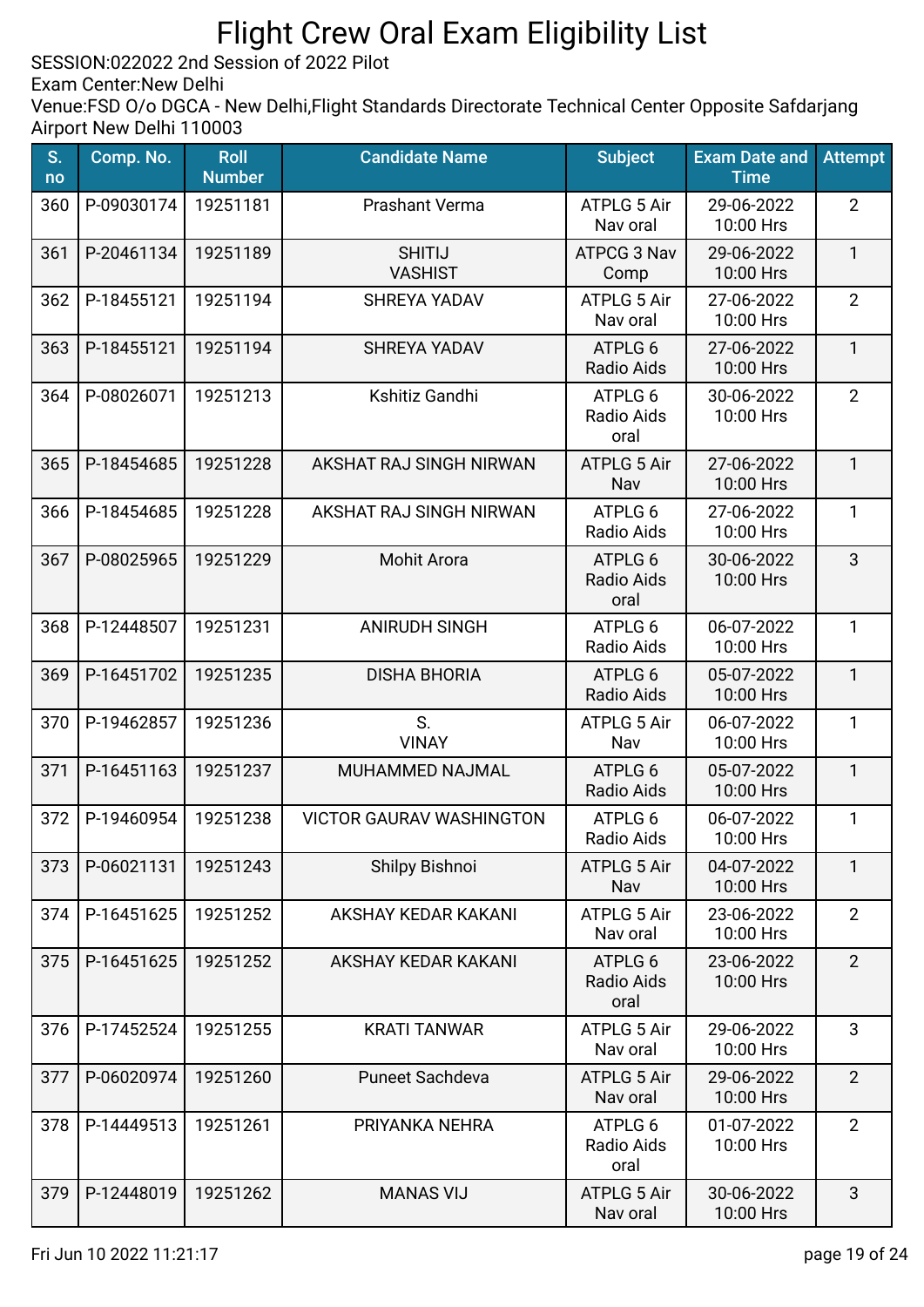SESSION:022022 2nd Session of 2022 Pilot

Exam Center:New Delhi

| S.<br>no | Comp. No.  | <b>Roll</b><br><b>Number</b> | <b>Candidate Name</b>             | <b>Subject</b>                 | <b>Exam Date and</b><br><b>Time</b> | <b>Attempt</b> |
|----------|------------|------------------------------|-----------------------------------|--------------------------------|-------------------------------------|----------------|
| 380      | P-08026830 | 19251265                     | Shishir B Bansal                  | ATPLG 6<br>Radio Aids          | 07-07-2022<br>10:00 Hrs             | 1              |
| 381      | P-07024307 | 19251267                     | Vikash Mahala                     | ATPLG 6<br>Radio Aids<br>oral  | 29-06-2022<br>10:00 Hrs             | 3              |
| 382      | P-16451794 | 19251271                     | <b>RAMESHBABU G R</b>             | ATPLG 6<br>Radio Aids          | 23-06-2022<br>10:00 Hrs             | $\mathbf{1}$   |
| 383      | P-16451794 | 19251271                     | <b>RAMESHBABU G R</b>             | <b>ATPLG 5 Air</b><br>Nav      | 23-06-2022<br>10:00 Hrs             | $\mathbf{1}$   |
| 384      | P-10032998 | 19251273                     | <b>Wagar Arif Merchant</b>        | <b>ATPLG 5 Air</b><br>Nav oral | 30-06-2022<br>10:00 Hrs             | 3              |
| 385      | P-18460227 | 19251278                     | <b>MOHIT</b><br><b>MALIK</b>      | ATPLG 5 Air<br>Nav oral        | 22-06-2022<br>10:00 Hrs             | 3              |
| 386      | P-18460227 | 19251278                     | <b>MOHIT</b><br><b>MALIK</b>      | ATPLG 6<br>Radio Aids<br>oral  | 22-06-2022<br>10:00 Hrs             | $\overline{2}$ |
| 387      | P-08027828 | 19251280                     | Phani Jeethander Ganapa           | ATPLG 6<br>Radio Aids<br>oral  | 23-06-2022<br>10:00 Hrs             | $\overline{2}$ |
| 388      | P-08027828 | 19251280                     | Phani Jeethander Ganapa           | <b>ATPLG 5 Air</b><br>Nav oral | 23-06-2022<br>10:00 Hrs             | 3              |
| 389      | P-19460713 | 19251282                     | <b>ANIRUDH</b><br><b>AHLAWAT</b>  | <b>ATPLG 5 Air</b><br>Nav      | 04-07-2022<br>10:00 Hrs             | $\mathbf{1}$   |
| 390      | P-14449930 | 19251283                     | <b>MANPREET SINGH BRAR</b>        | <b>ATPLG 5 Air</b><br>Nav      | 05-07-2022<br>10:00 Hrs             | 1              |
| 391      | P-16451793 | 19251287                     | <b>ANSHUL BHARTI</b>              | ATPLG 6<br>Radio Aids          | 23-06-2022<br>10:00 Hrs             | $\mathbf{1}$   |
| 392      | P-16451793 | 19251287                     | <b>ANSHUL BHARTI</b>              | ATPLG 5 Air<br>Nav             | 23-06-2022<br>10:00 Hrs             | $\mathbf{1}$   |
| 393      | P-18454656 | 19251291                     | <b>ADITYA DATTA</b>               | <b>ATPLG 5 Air</b><br>Nav      | 24-06-2022<br>10:00 Hrs             | $\mathbf{1}$   |
| 394      | P-18454656 | 19251291                     | <b>ADITYA DATTA</b>               | ATPLG 6<br>Radio Aids          | 24-06-2022<br>10:00 Hrs             | $\mathbf{1}$   |
| 395      | P-19460809 | 19251295                     | <b>MEHUL</b><br><b>AGARWAL</b>    | ATPLG 6<br>Radio Aids          | 06-07-2022<br>10:00 Hrs             | $\mathbf{1}$   |
| 396      | P-18454950 | 19251296                     | <b>ASHLEY EMMANUEL JOSEPH</b>     | <b>ATPLG 5 Air</b><br>Nav      | 05-07-2022<br>10:00 Hrs             | $\mathbf{1}$   |
| 397      | P-11033423 | 19251298                     | Febin Ignatious                   | ATPLG 6<br>Radio Aids          | 07-07-2022<br>10:00 Hrs             | 1              |
| 398      | P-21461005 | 19251311                     | <b>SWAPNEEL</b><br>LOYA           | ATPCG 3 Nav<br>Comp            | 29-06-2022<br>10:00 Hrs             | $\mathbf{1}$   |
| 399      | P-19460968 | 19251316                     | <b>VISHANTH</b><br><b>BOJARAJ</b> | <b>ATPLG 5 Air</b><br>Nav      | 28-06-2022<br>10:00 Hrs             | 1              |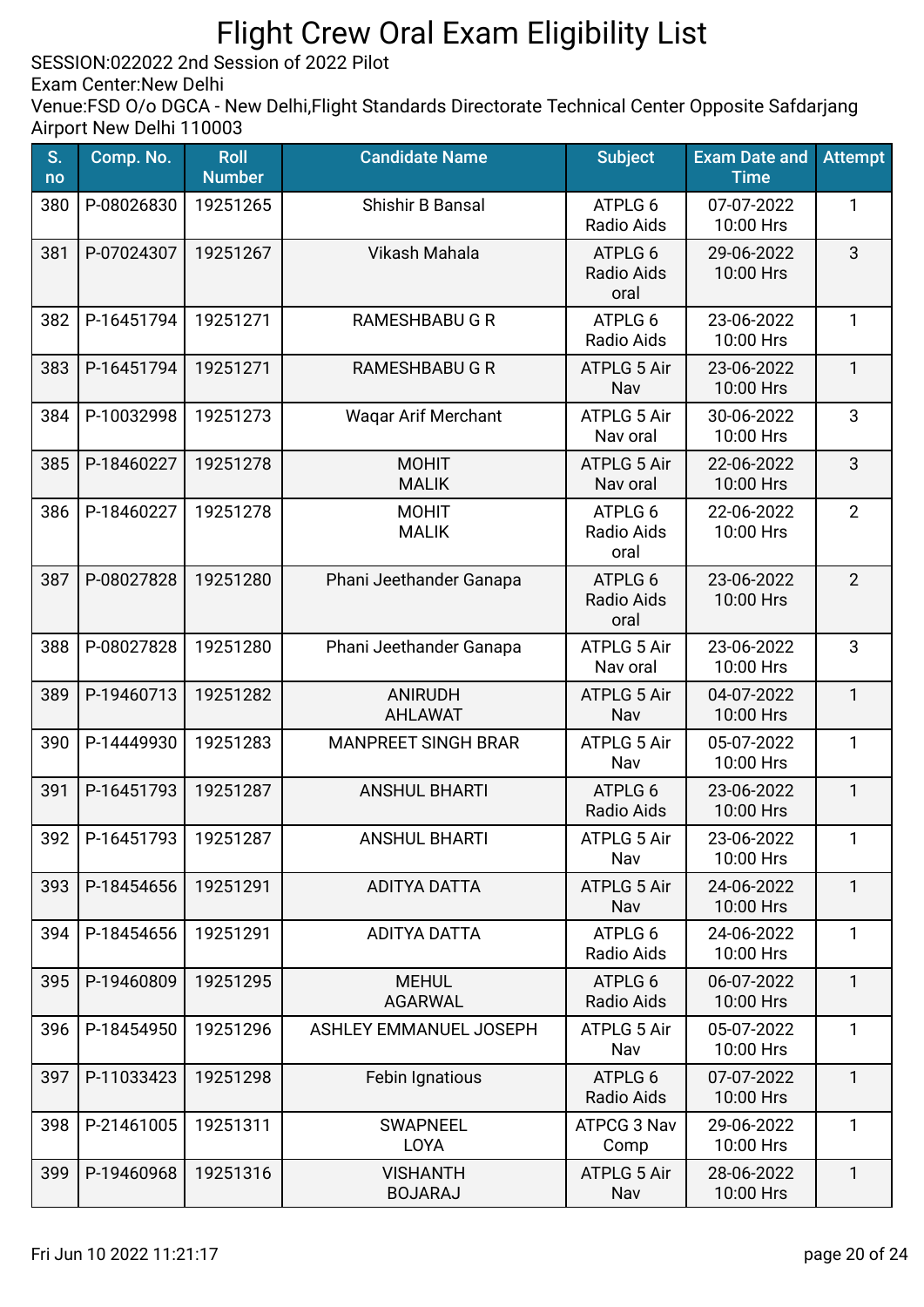SESSION:022022 2nd Session of 2022 Pilot

Exam Center:New Delhi

| S.<br>no | Comp. No.  | <b>Roll</b><br><b>Number</b> | <b>Candidate Name</b>                 | <b>Subject</b>                       | <b>Exam Date and</b><br><b>Time</b> | <b>Attempt</b> |
|----------|------------|------------------------------|---------------------------------------|--------------------------------------|-------------------------------------|----------------|
| 400      | P-19460968 | 19251316                     | <b>VISHANTH</b><br><b>BOJARAJ</b>     | ATPLG 6<br>Radio Aids                | 28-06-2022<br>10:00 Hrs             | 1              |
| 401      | P-22460587 | 19251324                     | <b>SAKTHI</b><br><b>VIGNESHWARS</b>   | ATPCG 3 Nav<br>Comp                  | 29-06-2022<br>10:00 Hrs             | 1              |
| 402      | P-16451449 | 19251327                     | <b>SAHIL PAHUJA</b>                   | ATPLG 5 Air<br>Nav oral              | 23-06-2022<br>10:00 Hrs             | $\overline{2}$ |
| 403      | P-16451449 | 19251327                     | <b>SAHIL PAHUJA</b>                   | ATPLG 6<br>Radio Aids<br>oral        | 23-06-2022<br>10:00 Hrs             | $\overline{2}$ |
| 404      | P-17453828 | 19251328                     | <b>UTKARSH SAXENA</b>                 | ATPLG 5 Air<br>Nav oral              | 30-06-2022<br>10:00 Hrs             | $\overline{2}$ |
| 405      | P-13449283 | 19251330                     | SIDDHARTH SINGH GULIA                 | <b>ATPLG 5 Air</b><br>Nav            | 05-07-2022<br>10:00 Hrs             | $\mathbf{1}$   |
| 406      | P-17453242 | 19251333                     | <b>KARTIKEYA PRASAD</b>               | <b>ATPLG 5 Air</b><br>Nav            | 24-06-2022<br>10:00 Hrs             | 1              |
| 407      | P-17453242 | 19251333                     | <b>KARTIKEYA PRASAD</b>               | ATPLG 6<br>Radio Aids                | 24-06-2022<br>10:00 Hrs             | $\mathbf{1}$   |
| 408      | P-18455453 | 19251353                     | <b>DEVANSH ARORA</b>                  | ATPLG 6<br>Radio Aids                | 05-07-2022<br>10:00 Hrs             | $\mathbf{1}$   |
| 409      | P-05019556 | 19251367                     | Anil Gill                             | <b>ATPLG 5 Air</b><br>Nav oral       | 30-06-2022<br>10:00 Hrs             | $\overline{2}$ |
| 410      | P-02015852 | 19251375                     | <b>Bharat Baisoya</b>                 | ATPLG 5 Air<br>Nav oral              | 30-06-2022<br>10:00 Hrs             | 3              |
| 411      | P-17453299 | 19251377                     | <b>KEERAT SINGH CHAUHAN</b>           | ATPLG 6<br><b>Radio Aids</b><br>oral | 30-06-2022<br>10:00 Hrs             | $\overline{2}$ |
| 412      | P-10032195 | 19251382                     | Rahul Gupta                           | <b>ATPLG 5 Air</b><br>Nav            | 04-07-2022<br>10:00 Hrs             | 1              |
| 413      | P-14449348 | 19251388                     | <b>SACHIN RASTOGI</b>                 | <b>ATPLG 5 Air</b><br>Nav            | 05-07-2022<br>10:00 Hrs             | $\mathbf{1}$   |
| 414      | P-18460208 | 19251390                     | <b>ANUBHAV</b><br>YADAV               | <b>ATPLG 5 Air</b><br>Nav            | 22-06-2022<br>10:00 Hrs             | 1              |
| 415      | P-18460208 | 19251390                     | <b>ANUBHAV</b><br>YADAV               | ATPLG 6<br>Radio Aids                | 22-06-2022<br>10:00 Hrs             | $\mathbf{1}$   |
| 416      | P-19460637 | 19251392                     | <b>MANISHA</b><br><b>SATISH KUMAR</b> | <b>ATPLG 5 Air</b><br>Nav            | 04-07-2022<br>10:00 Hrs             | $\mathbf{1}$   |
| 417      | P-08026077 | 19251394                     | Abhishek Shokeen                      | <b>ATPLG 5 Air</b><br>Nav oral       | 22-06-2022<br>10:00 Hrs             | $\overline{2}$ |
| 418      | P-08026077 | 19251394                     | Abhishek Shokeen                      | ATPLG 6<br>Radio Aids                | 22-06-2022<br>10:00 Hrs             | $\mathbf{1}$   |
| 419      | P-06022954 | 19251395                     | <b>Tushar Sharma</b>                  | ATPLG 6<br>Radio Aids                | 06-07-2022<br>10:00 Hrs             | $\mathbf{1}$   |
| 420      | P-19463214 | 19251402                     | <b>APOORV</b><br><b>GUPTA</b>         | <b>ATPLG 5 Air</b><br>Nav            | 01-07-2022<br>10:00 Hrs             | 1              |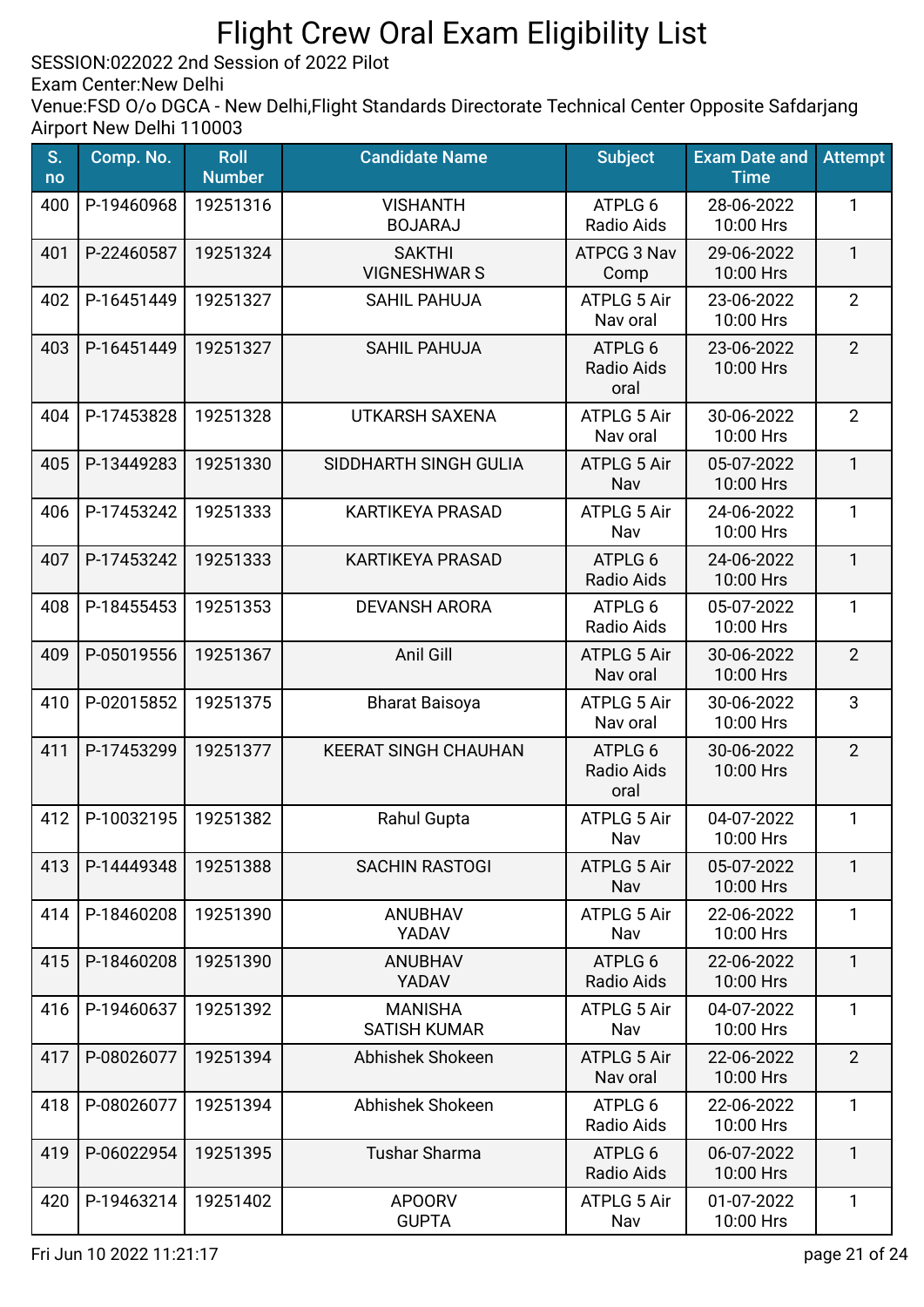SESSION:022022 2nd Session of 2022 Pilot

Exam Center:New Delhi

| S.<br>no | Comp. No.  | <b>Roll</b><br><b>Number</b> | <b>Candidate Name</b>                  | <b>Subject</b>                 | <b>Exam Date and</b><br><b>Time</b> | <b>Attempt</b> |
|----------|------------|------------------------------|----------------------------------------|--------------------------------|-------------------------------------|----------------|
| 421      | P-15450609 | 19251403                     | <b>JASLEEN KAUR MONGA</b>              | <b>ATPLG 5 Air</b><br>Nav oral | 29-06-2022<br>10:00 Hrs             | 3              |
| 422      | P-16452011 | 19251406                     | <b>RENU GULIA</b>                      | ATPLG 6<br>Radio Aids<br>oral  | 24-06-2022<br>10:00 Hrs             | 3              |
| 423      | P-16452011 | 19251406                     | <b>RENU GULIA</b>                      | <b>ATPLG 5 Air</b><br>Nav      | 24-06-2022<br>10:00 Hrs             | $\mathbf{1}$   |
| 424      | P-09031392 | 19251408                     | Krishna Nand Yadav                     | ATPLG 6<br>Radio Aids<br>oral  | 29-06-2022<br>10:00 Hrs             | $\overline{2}$ |
| 425      | P-09031348 | 19251411                     | Swathi Rao Ayenani                     | ATPLG 6<br>Radio Aids<br>oral  | 01-07-2022<br>10:00 Hrs             | $\overline{2}$ |
| 426      | P-07023753 | 19251416                     | Shoaeb Khan                            | ATPLG 6<br>Radio Aids          | 07-07-2022<br>10:00 Hrs             | 1              |
| 427      | P-19463023 | 19251418                     | <b>AVINEH</b><br><b>DOGRA</b>          | ATPLG 6<br>Radio Aids<br>oral  | 01-07-2022<br>10:00 Hrs             | $\overline{2}$ |
| 428      | P-16451454 | 19251425                     | <b>SHARAD KUMAR</b>                    | <b>ATPLG 5 Air</b><br>Nav oral | 30-06-2022<br>10:00 Hrs             | $\overline{2}$ |
| 429      | P-18454814 | 19251440                     | <b>MANONEET SINGH PANESAR</b>          | <b>ATPLG 5 Air</b><br>Nav      | 05-07-2022<br>10:00 Hrs             | $\mathbf{1}$   |
| 430      | P-16451224 | 19251449                     | JEYANT SINGH RANDHAWA                  | ATPLG 6<br>Radio Aids<br>oral  | 30-06-2022<br>10:00 Hrs             | 3              |
| 431      | P-11033473 | 19251451                     | Shib Banerjee                          | <b>ATPLG 5 Air</b><br>Nav oral | 23-06-2022<br>10:00 Hrs             | $\overline{2}$ |
| 432      | P-11033473 | 19251451                     | Shib Banerjee                          | ATPLG 6<br>Radio Aids          | 23-06-2022<br>10:00 Hrs             | 1              |
| 433      | P-10031757 | 19251456                     | Gourav Sharma                          | ATPLG 6<br>Radio Aids          | 07-07-2022<br>10:00 Hrs             | $\mathbf{1}$   |
| 434      | P-17452407 | 19251462                     | <b>DISHIKA MAGGON</b>                  | ATPLG 5 Air<br>Nav oral        | 24-06-2022<br>10:00 Hrs             | $\overline{2}$ |
| 435      | P-17452407 | 19251462                     | <b>DISHIKA MAGGON</b>                  | ATPLG 6<br>Radio Aids          | 24-06-2022<br>10:00 Hrs             | $\mathbf{1}$   |
| 436      | P-17453112 | 19251464                     | <b>BHUMIK KOHLI</b>                    | ATPLG 6<br>Radio Aids<br>oral  | 24-06-2022<br>10:00 Hrs             | $\overline{2}$ |
| 437      | P-17453112 | 19251464                     | <b>BHUMIK KOHLI</b>                    | <b>ATPLG 5 Air</b><br>Nav      | 24-06-2022<br>10:00 Hrs             | $\mathbf{1}$   |
| 438      | P-21461570 | 19251473                     | <b>RAJENDRA</b><br><b>KUMAR GODARA</b> | ATPCG 3 Nav<br>Comp oral       | 28-06-2022<br>10:00 Hrs             | $\overline{2}$ |
| 439      | P-17453850 | 19251474                     | <b>ADITYA DAGORE</b>                   | <b>ATPLG 5 Air</b><br>Nav      | 24-06-2022<br>10:00 Hrs             | $\mathbf{1}$   |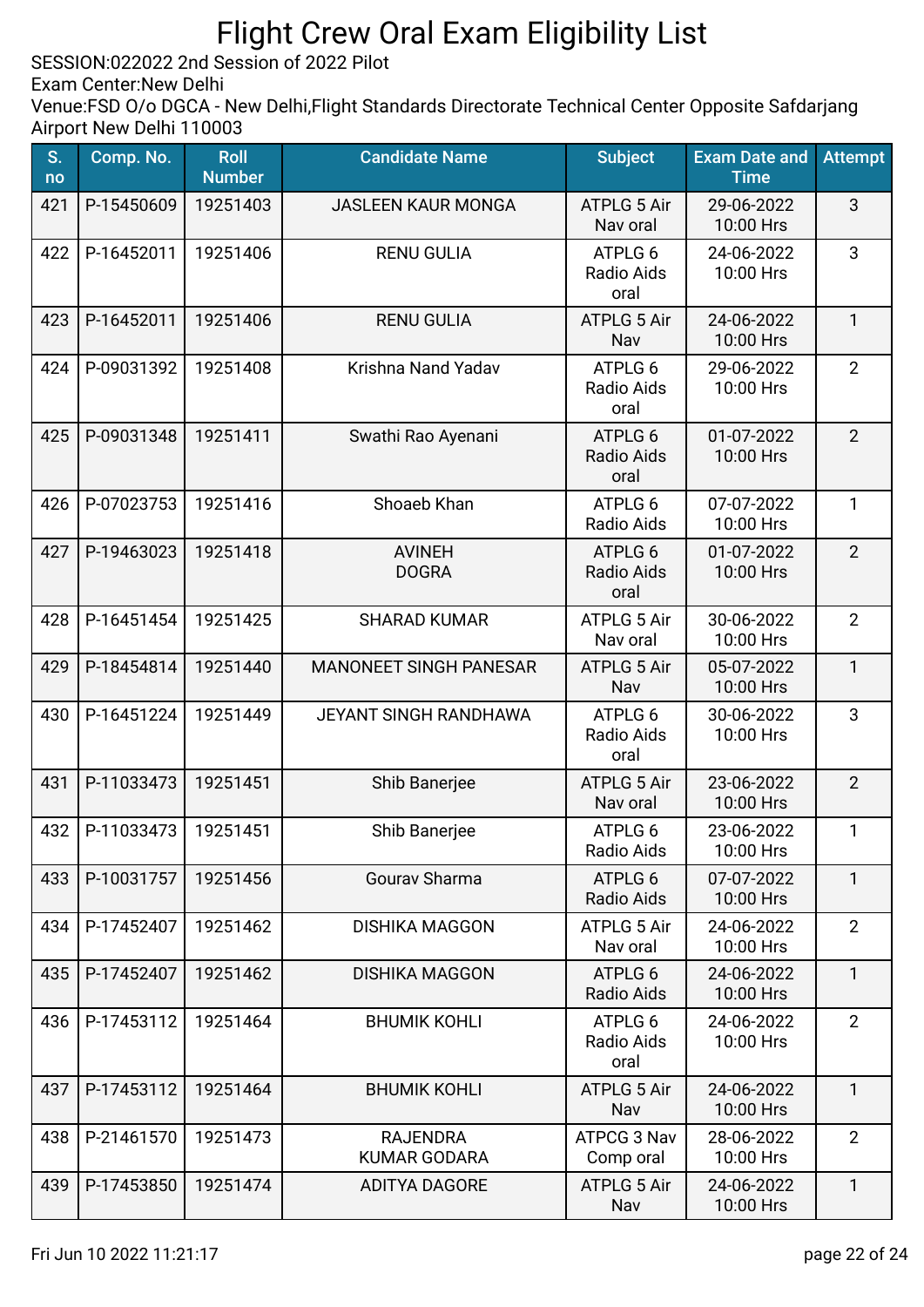SESSION:022022 2nd Session of 2022 Pilot

Exam Center:New Delhi

| S.<br>no | Comp. No.      | <b>Roll</b><br><b>Number</b> | <b>Candidate Name</b>           | <b>Subject</b>                 | <b>Exam Date and</b><br><b>Time</b> | <b>Attempt</b> |
|----------|----------------|------------------------------|---------------------------------|--------------------------------|-------------------------------------|----------------|
| 440      | P-17453850     | 19251474                     | <b>ADITYA DAGORE</b>            | ATPLG 6<br>Radio Aids          | 24-06-2022<br>10:00 Hrs             | 1              |
| 441      | P-18454043     | 19251475                     | <b>NEHA FIDA WANI</b>           | <b>ATPLG 5 Air</b><br>Nav      | 04-07-2022<br>10:00 Hrs             | $\mathbf{1}$   |
| 442      | P-10032525     | 19251476                     | Kamlesh Kumar Meena             | ATPLG 6<br>Radio Aids<br>oral  | 29-06-2022<br>10:00 Hrs             | $\overline{2}$ |
| 443      | P-08026631     | 19251478                     | <b>Abhinav Chaudhary</b>        | <b>ATPLG 5 Air</b><br>Nav oral | 30-06-2022<br>10:00 Hrs             | $\overline{2}$ |
| 444      | P-18460660     | 19251482                     | D SHRIDHAR PURUTEJ REDDY        | ATPLG 6<br>Radio Aids          | 05-07-2022<br>10:00 Hrs             | $\mathbf{1}$   |
| 445      | P-17453763     | 19251489                     | <b>HIMANSHU VERMA</b>           | <b>ATPLG 5 Air</b><br>Nav      | 01-07-2022<br>10:00 Hrs             | $\mathbf{1}$   |
| 446      | P-18460614     | 19251491                     | <b>SHIVANTIKA</b><br>SONI       | <b>ATPLG 5 Air</b><br>Nav      | 01-07-2022<br>10:00 Hrs             | 1              |
| 447      | P-18460132     | 19251495                     | <b>SEJAL</b><br><b>GUPTA</b>    | ATPLG 6<br>Radio Aids          | 06-07-2022<br>10:00 Hrs             | $\mathbf{1}$   |
| 448      | P-18454057     | 19251502                     | <b>ISHAN JAIN</b>               | ATPLG 5 Air<br>Nav             | 04-07-2022<br>10:00 Hrs             | 1              |
| 449      | P-08025735     | 19251511                     | <b>Tarun Yadav</b>              | <b>ATPLG 5 Air</b><br>Nav oral | 22-06-2022<br>10:00 Hrs             | 3              |
| 450      | P-08025735     | 19251511                     | <b>Tarun Yadav</b>              | ATPLG 6<br>Radio Aids          | 22-06-2022<br>10:00 Hrs             | $\mathbf{1}$   |
| 451      | P-18453985     | 19251512                     | SIDDHARTH NITIN MORE            | <b>ATPLG 5 Air</b><br>Nav      | 24-06-2022<br>10:00 Hrs             | $\mathbf{1}$   |
| 452      | P-18453985     | 19251512                     | SIDDHARTH NITIN MORE            | ATPLG 6<br>Radio Aids          | 24-06-2022<br>10:00 Hrs             | $\mathbf{1}$   |
|          | 453 P-19462346 | 19251517                     | <b>TEJASWI</b><br><b>DATTA</b>  | ATPLG 6<br><b>Radio Aids</b>   | 04-07-2022<br>10:00 Hrs             |                |
| 454      | P-21460813     | 19251522                     | <b>JASPREET</b><br><b>SINGH</b> | ATPCG 3 Nav<br>Comp            | 28-06-2022<br>10:00 Hrs             | $\mathbf{1}$   |
| 455      | P-13448953     | 19251524                     | <b>SHAURYA RANJAN</b>           | <b>ATPLG 5 Air</b><br>Nav      | 05-07-2022<br>10:00 Hrs             | $\mathbf{1}$   |
| 456      | P-15450517     | 19251540                     | <b>ARJUNN MATHUR</b>            | <b>ATPLG 5 Air</b><br>Nav oral | 30-06-2022<br>10:00 Hrs             | 3              |
| 457      | P-18455367     | 19251541                     | <b>SHIKHA KUMAR</b>             | <b>ATPLG 5 Air</b><br>Nav oral | 30-06-2022<br>10:00 Hrs             | $\overline{2}$ |
| 458      | P-18454885     | 21250008                     | <b>ABHISHEK KUMAR</b>           | <b>ATPLG 5 Air</b><br>Nav      | 01-07-2022<br>10:00 Hrs             | $\mathbf{1}$   |
| 459      | P-18454407     | 21250009                     | SHUBHAM KUMAR SINGH             | ATPLG 6<br>Radio Aids          | 06-07-2022<br>10:00 Hrs             | $\mathbf{1}$   |
| 460      | P-18460463     | 21250045                     | <b>RISHABH</b><br><b>SINGH</b>  | <b>ATPLG 5 Air</b><br>Nav      | 05-07-2022<br>10:00 Hrs             | $\mathbf{1}$   |